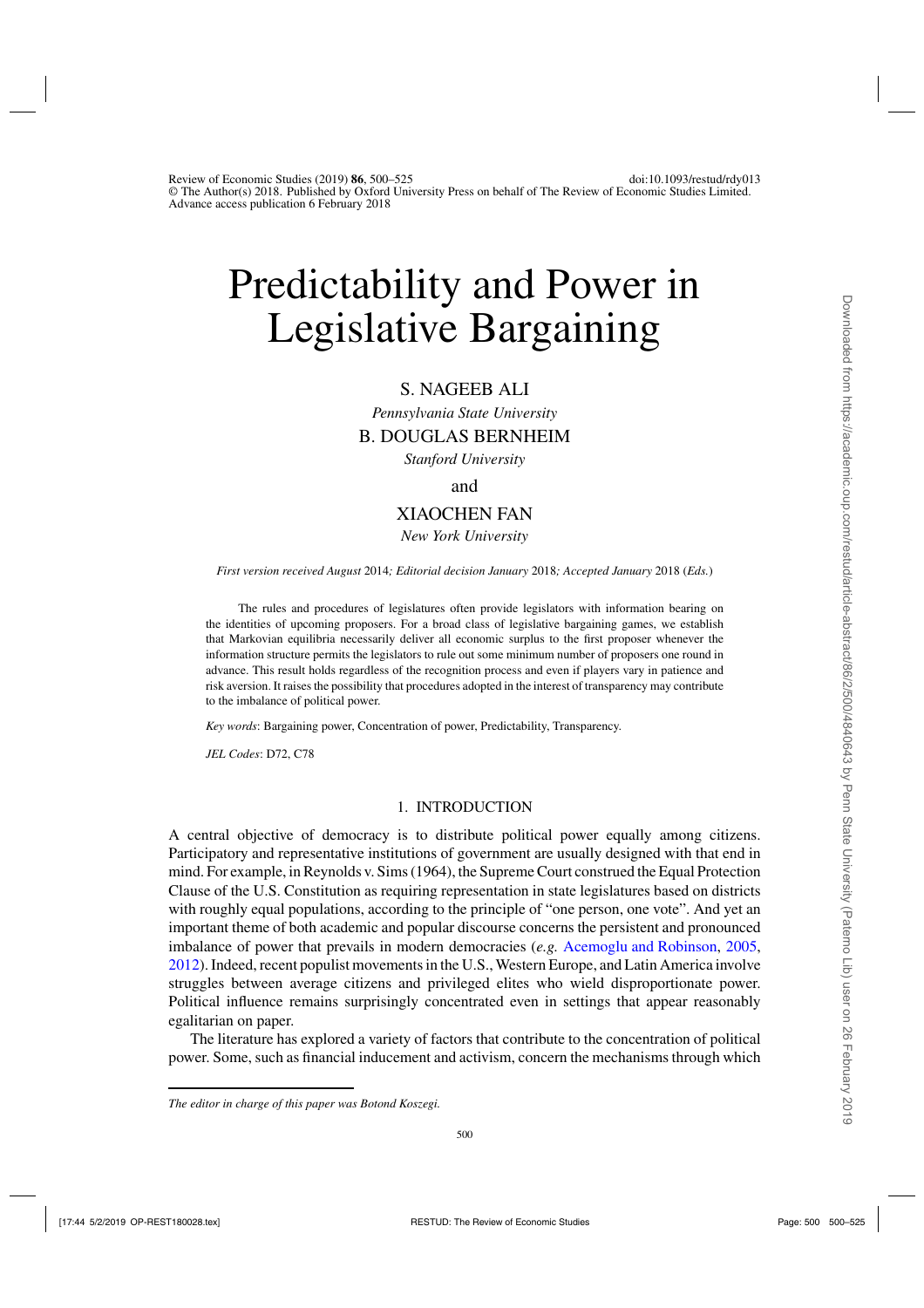citizens influence their elected representatives; see, for instance [Grossman and Helpman](#page-25-0) [\(2002](#page-25-0)). Others concern the procedures that representatives use to make laws. For example, power can flow from control over the legislative agenda, which may in turn result from seniority rules or committee structures [\(Berry and Fowler,](#page-24-0) [2016](#page-24-0), [2018](#page-25-0)).

An important branch of the literature suggests that unequal political power may be an intrinsic feature of multilateral bargaining, one that the various mechanisms mentioned in the previous paragraph may exploit and amplify. The reason is that, at any given point in time, only one person has the power to suggest a course of collective action. The significance of this "proposal power" is evident from the seminal work of [Baron and Ferejohn](#page-24-0) [\(1989](#page-24-0)), which has been widely applied and extended.<sup>1</sup> In their framework, a legislator is chosen at random to make a proposal concerning the division of a fixed payoff. If the proposal receives sufficient support, it is implemented and deliberation ends. Otherwise, the process repeats until some proposal is accepted or a fixed time limit is reached (if one exists). Focusing on stationary equilibria, [Baron and Ferejohn](#page-24-0) demonstrate that the fraction of surplus received by the first proposer depends on the legislators' discount factors, but always exceeds one-half.<sup>2</sup> From an ex ante perspective (*i.e.*, prior to the resolution of the proposer's identity), expected payoffs are distributed equally, but the realized distribution is sharply skewed.

In this article, we examine how knowledge about the allocation of future proposal power affects the concentration of political influence. In the basic Baron–Ferejohn framework, legislators lack such knowledge: the identities of future proposers are entirely unpredictable. While one can defend that assumption as a stylized attempt to capture the arguably inscrutable nature of legislative protocols, for many applications it is plainly unrealistic, for two reasons. First, uncertainty concerning the sequencing of proposers may resolve itself, either partially or completely, earlier than the Baron–Ferejohn framework envisions. As an example, the regular publication of a legislative calendar or agenda can reveal the identities of upcoming proposers. Likewise, when the Chair has some discretion regarding the selection of proposers, and when each potential Chair has known alliances or affiliations, resolution of uncertainty concerning the Chair's identity can narrow down the set of likely proposer sequences, at least for the near term. Second, the recognition process itself may be less random than the Baron–Ferejohn framework envisions. The rules of a legislature may restrict possible selections, for example by requiring alternation between members of opposing coalitions, or by giving priority to senior legislators, high-ranking members of particular committees, or those who have not been recognized recently. All of these features are found in actual legislative institutions. For example, the U.S. House of Representatives uses legislative calendars (as detailed in Chapter 9 of [Brown, Johnson and Sullivan'](#page-25-0)s "House Practice: A Guide to the Rules, Precedents, and Procedures of the House"), affords the Chair with discretionary power (as detailed in Chapter 46.2), and has rules governing recognition priority (as detailed in Chapter 46.4-46.9).

We modify the Baron–Ferejohn framework to allow for information structures and selection mechanisms that render upcoming proposers predictable to varying degrees. The main lesson of our analysis is that, even with a modest degree of predictability, *the first proposer receives the entire surplus, irrespective of legislators' discount factors*. More specifically, if the voting

<sup>1.</sup> For examples of papers that investigate, enrich, and/or apply the Baron–Ferejohn framework, see [Austen-Smith and Banks](#page-24-0) [\(1988\)](#page-24-0), [Baron](#page-24-0) [\(1991](#page-24-0), [1996\)](#page-24-0), [Baron and Kalai](#page-24-0) [\(1993\)](#page-24-0), [Banks and Duggan](#page-24-0) [\(2000](#page-24-0)), [Diermeier](#page-25-0) *et al.* [\(2003\)](#page-25-0), [Merlo](#page-25-0) [\(1997](#page-25-0)), [McCarty](#page-25-0) [\(2000\)](#page-25-0), [Eraslan](#page-25-0) [\(2002\)](#page-25-0), [Eraslan and Merlo](#page-25-0) (2002), Kalandrakis (2004a,b, [2006\)](#page-25-0), and [Battaglini and Coate](#page-24-0) [\(2007,](#page-24-0) [2008\)](#page-24-0).

<sup>2.</sup> Specifically, the first proposer keeps the fraction  $1 - \frac{\delta(n-1)}{2n}$  of the total payoff while  $\frac{n-1}{2}$  randomly selected legislators (other than the proposer) each receive a payoff of  $\frac{\delta}{n}$ , where *n* is the (odd) number of legislators and  $\delta$  is their common discount factor.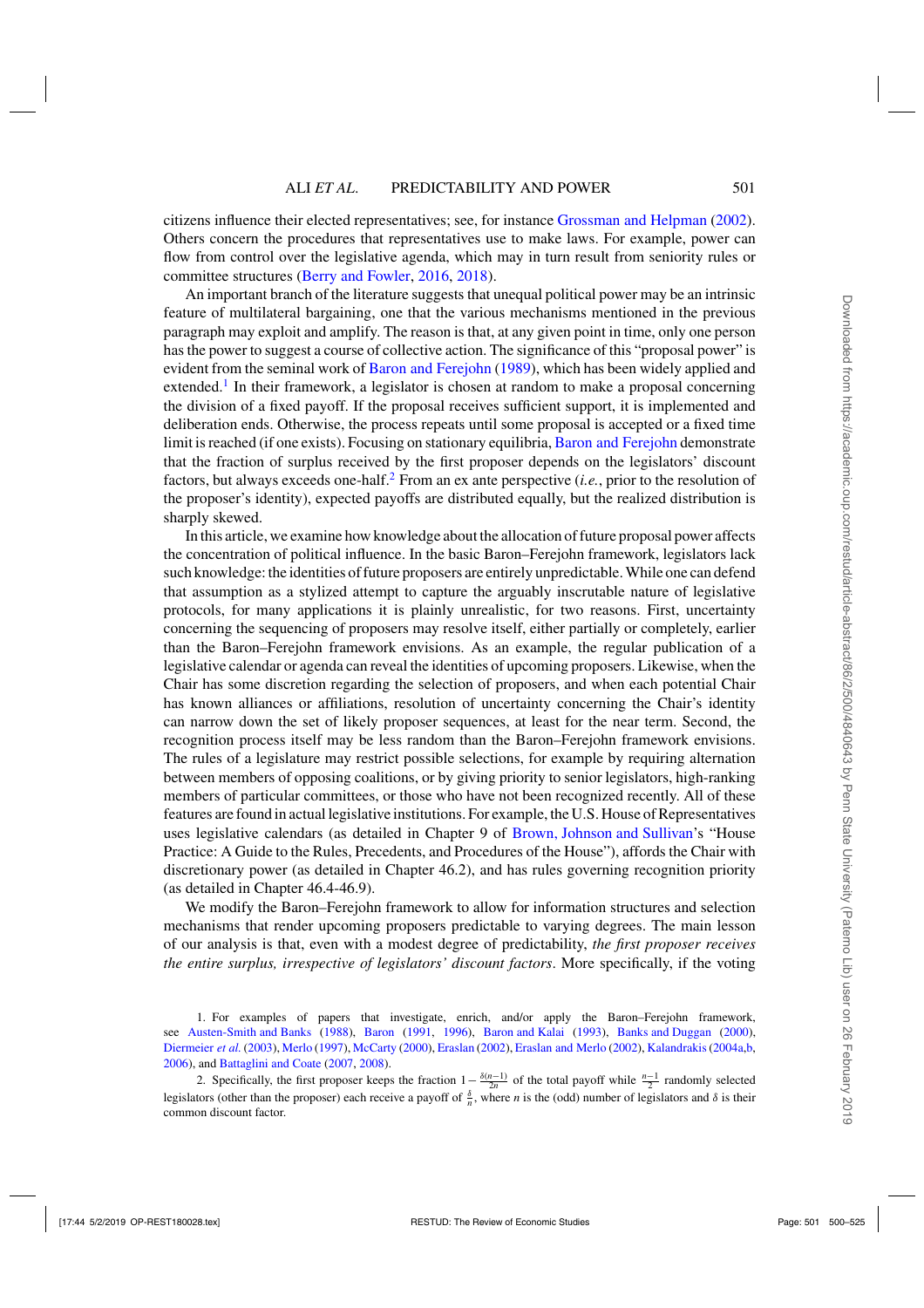rule requires at least  $q$  favourable votes (out of  $n$ ) for a proposal to pass, this conclusion holds for Markovian equilibria as long as each participant always has enough information to rule out at least *q* legislators as the next proposer. For example, a process that randomly selects proposers as in Baron–Ferejohn but publishes a calendar that preannounces them one round in advance satisfies this condition. Thus, information about the distribution of future proposal power dramatically amplifies the forces that generate concentrated political power within the Baron–Ferejohn framework. Notably, [Berry and Fowler](#page-25-0) [\(2018](#page-25-0)) conclude that the conditions for our results "appear to be met in congressional committees".

Why does modest predictability of the upcoming proposers have this effect? To formulate a successful proposal, a legislator must recruit *q*−1 supporters by offering to share surplus. The minimum cost of recruiting any given supporter depends inversely on the amount of power that individual expects to have in the next round. Thus, any ability to identify those who are unlikely to make proposals in the next round, and who therefore expect to have relatively little power, augments the proposer's ability to extract surplus. To gauge the magnitude of this effect, consider the case in which bargaining continues indefinitely until a majority consents to a proposal  $(q = \frac{n+1}{2})$ , where *n* is the number of legislators), and assume for simplicity that the information structure enables legislators to rule out at least  $\frac{n+1}{2}$  of their members as the next proposer one round in advance. For the purpose of this illustration, also assume this process is symmetric and stationary, and that each player's discount factor is  $\delta < 1.3$  Symmetry and stationarity imply that the smallest fraction of surplus retained by any given proposer in any equilibrium, call it  $\lambda$ , is the same for all proposers and in all rounds. Now consider the first proposer. Given our assumptions, he can identify  $\frac{n-1}{2}$  legislators other than himself who collectively expect to receive at most  $1-\lambda$ in the next round. Consequently, he can recruit them as supporters by offering them no more than δ(1−λ) in total, leaving at least  $1-\delta+\delta\lambda$  for himself. By definition, this lower bound on his equilibrium payoffs cannot exceed  $\lambda$ . But we can have  $1-\delta+\delta\lambda \leq \lambda$  only if  $\lambda = 1$ . The core of our analysis formalizes and generalizes this simple reasoning.

We also explore the magnitude of proposer power when the degree of "one-period predictability", *d* (defined as the number of legislators who can be ruled out as the next proposer one period in advance), falls short of the critical threshold (in other words *d* <*q*). As long as it is always possible to rule out *q* legislators as the next proposer with high probability (though not necessarily with certainty), proposers capture nearly all of the surplus. The same is true if there is some small chance that the recognition process will become unpredictable in the future. In cases where each legislator's odds of being the next proposer are either 0 or  $\frac{1}{n-d}$ , the first proposer's power increases monotonically in *d*, and in large legislatures depends only on  $\frac{d}{q}$ .

The logic of our main result applies across a range of environments beyond the Baron–Ferejohn framework. It extends to environments with general coalition structures (allowing for weighted voting rules), non-transferable utility, and mechanisms through which legislators can influence the selection of the current and future proposers. In all of these settings, when the identity of the next proposer is sufficiently predictable, the first proposer's share of total surplus is unaffected by heterogeneity in discount factors, recognition probabilities, voting weights, risk-aversion, and the costs of influencing the recognition process. Somewhat weaker but qualitatively similar results emerge in settings with an efficient default option (rather than a highly inefficient one as in Baron–Ferejohn), private information about selection probabilities, and inequality-averse legislators.

<sup>3.</sup> For example, the following process is stationary: for each round, a proposer and  $\frac{n+1}{2}$  non-proposers are selected randomly one round in advance, all with equal probabilities, and the  $\frac{n+1}{2}$  non-proposers are revealed.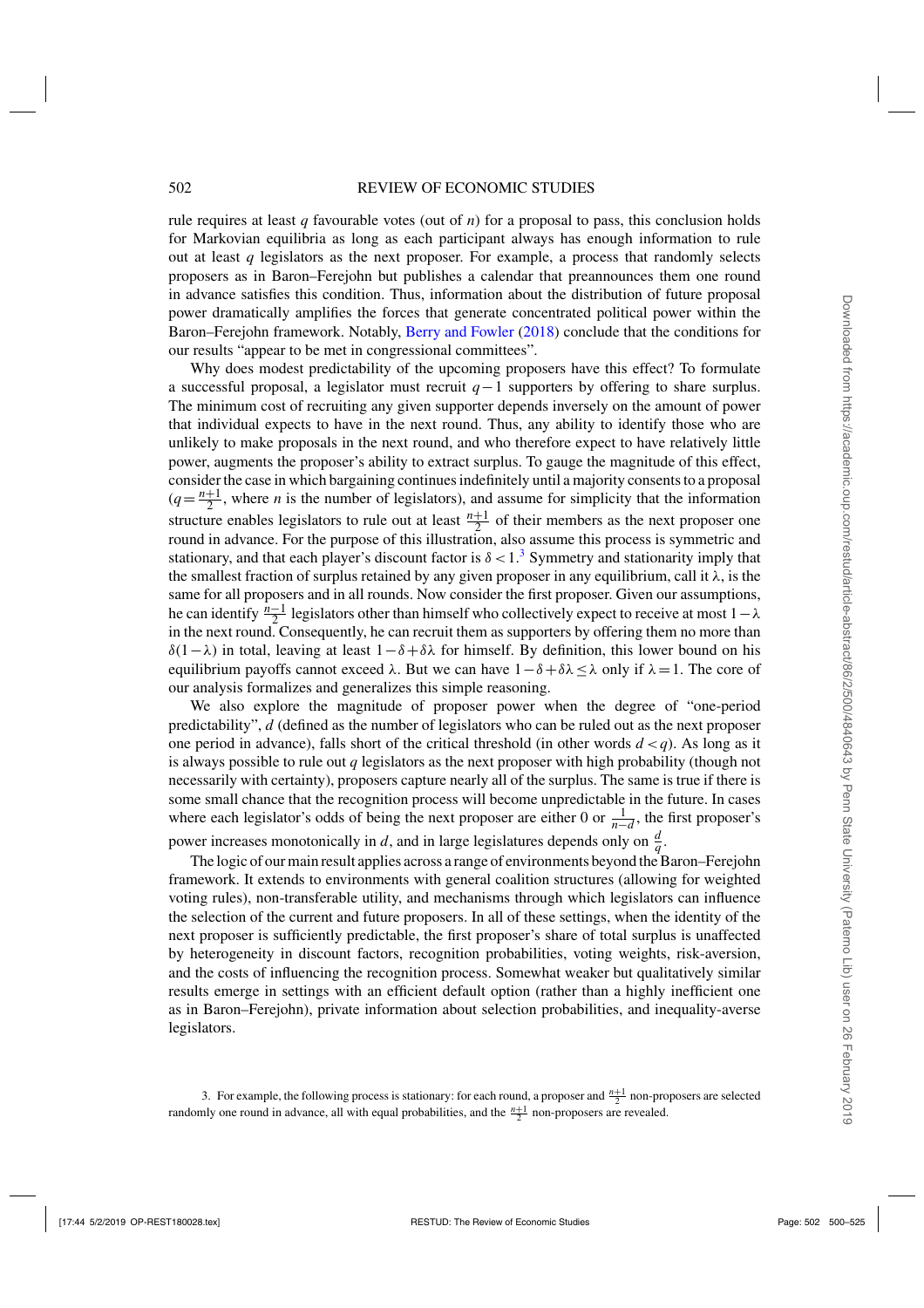Moreover, the equilibrium identified in our main result depicts an extremely simple norm and does not presuppose a high level of sophistication. The equilibrium norm is that proposers demand the entire surplus and a minimal winning coalition votes in favour. With an expectation that this norm will prevail in the following period (for which the proposer is known), there is plainly nothing to be gained by departing from the norm in the current period. Strikingly, this purestrategy equilibrium is highly robust with respect to the details of the bargaining environment: the behaviour remains completely unchanged even with a finite deadline, or when players differ with respect to their prospects for future recognition, voting weights, patience, and/or risk preferences. In contrast, the standard SSPE studied by [Baron and Ferejohn](#page-24-0) [\(1989](#page-24-0)) is in mixed strategies and it requires careful calibration of randomizations to account for heterogeneity in players' power and preferences. Furthermore, for generic parameters, the SSPE of the infinite horizon game is not the limit of equilibria of long finite games [\(Norman,](#page-25-0) [2002](#page-25-0)), and is thus fragile to players learning about a deadline for reaching agreements. Thus, the equilibrium norm we identify is simple, "detail-free", and places minimal cognitive demands on the legislators.

Is it possible to achieve a more equal distribution of political power by modifying the protocols of negotiation? [Baron and Ferejohn](#page-24-0) [\(1989](#page-24-0)) also examine an "open-rule process" in which legislators can propose amendments to a proposal before they put it to a vote. They demonstrate that this alternative procedure moderates the power of proposers and generates more egalitarian distributions of resources. In contrast, we show that when the degree of one-period predictability is less than *q*, an open-rule amendment process only induces proposers to share surplus with the first potential amender. We also point out that [Baron and Ferejohn](#page-24-0) [\(1989](#page-24-0)) restrict attention to a setting in which amendments are unrestricted: a legislator can, in effect, move to amend a proposal by replacing it with an entirely unrelated proposal. In practice, most legislative bodies have germaneness rules that limit the degree to which an amendment can deviate from the proposal it seeks to modify. As we explain, such rules can severely limit the extent to which the proposer shares surplus even with the first potential amender.

We also investigate whether an alternative amendment procedure can limit the proposer's power more effectively than the standard open-rule process. We devise a procedure wherein the legislature brings a proposal to a vote only after a designated set of legislators all move the question sequentially. With unrestricted amendments and patient negotiators, this novel procedure can achieve a high degree of egalitarianism even when upcoming proposers and amenders are revealed in advance. However, germaneness rules can sharply limit its effectiveness, leaving the initial proposer with near-dictatorial power.

Our analysis has significant positive, normative, and methodological implications. From a positive perspective, it provides a possible contributory explanation for the high concentration of political power in collective decision-making, and points to features of bargaining protocols that may help to determine the degree of concentration. For example, in line with the prediction of our amplification results, [Berry and Fowler](#page-24-0) [\(2016](#page-24-0), [2018](#page-25-0)) find that committee chairs enjoy significantly more power and influence than most committee members, and suggest that "... power in Congress is concentrated among a small set of committee chairs ...." Obviously, we do not mean to suggest that proposer power is absolute in practice. Real legislatures are much more complicated than our simple models, and many additional considerations presumably come into play. Even so, the forces we identify may still be at work, influencing outcomes directionally by amplifying the power of a temporary agenda-setter.

From a normative perspective, our analysis has implications for the design of institutions that govern multilateral negotiations. As noted above, it identifies a potential drawback of germaneness rules that limit the scope of amendments, and thus favours the types of procedures used in the U.S. Senate over those employed by the House of Representatives. Even more directly, it suggests that a reduction in the predictability of a recognition process can lead to more equitable outcomes.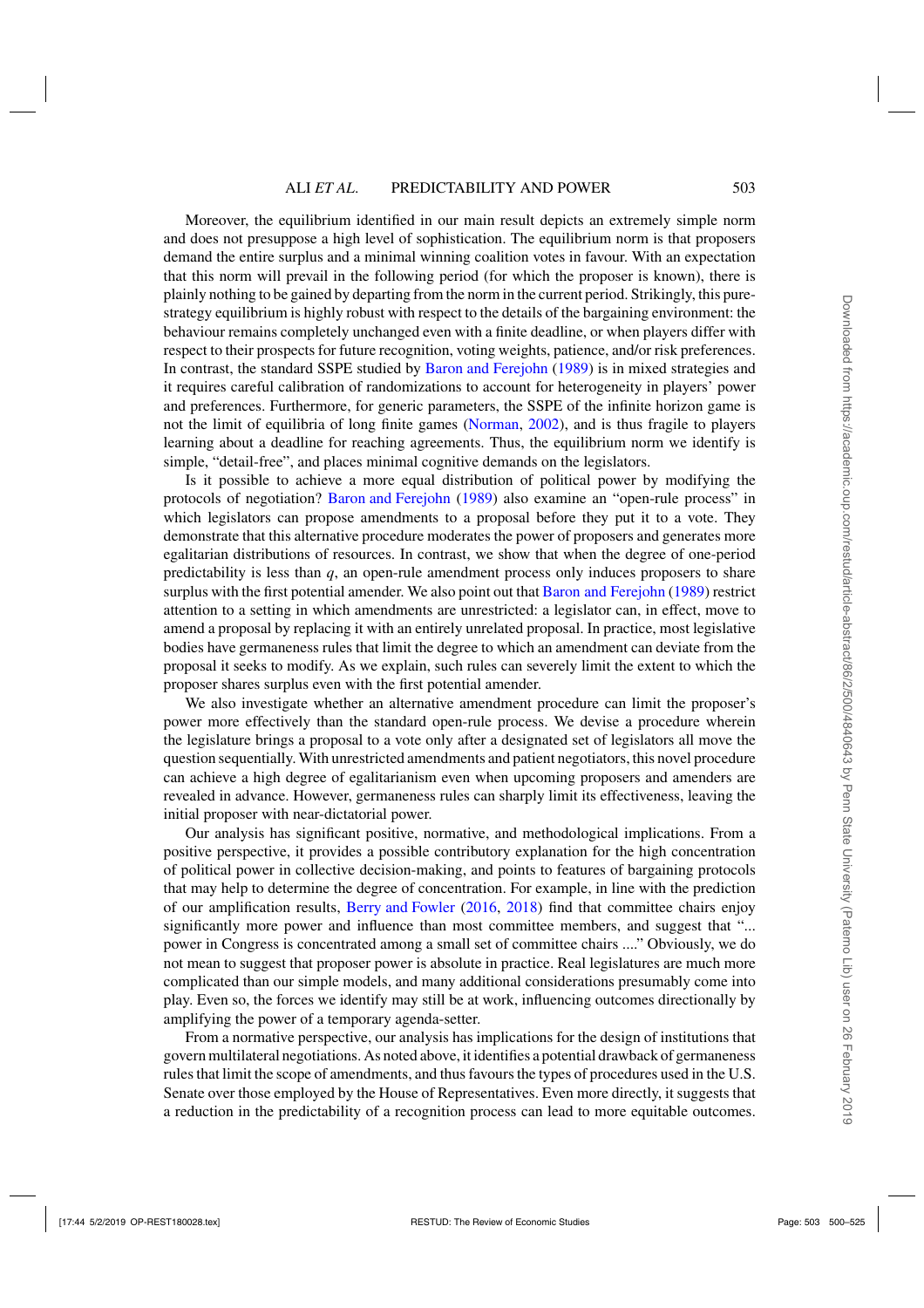There are two ways to reduce predictability: either explicitly introduce randomness, or increase inscrutability. Common wisdom holds that opaque and inscrutable institutions are vulnerable to corruption that undermine fairness. Our analysis points to a countervailing consideration: an increase in the transparency (and thus predictability) of decisions governing recognition can lead to unintended increases in the concentration of political power.

From a methodological perspective, our analysis provides new insights concerning a class of models that have played a central role in the analysis of political institutions. Ours is not the first study to examine multilateral bargaining protocols with recognition orders that are, to some degree, predictable. However, it is to our knowledge the first to distill this feature and explicitly explore how it amplifies the concentration of political power.

The article proceeds as follows. Section 2 provides a detailed account of related work in the literature and clarifies the nature of our contribution. Section [3](#page-6-0) elaborates on the intuition for our results through some simple examples. We present our framework in Section [4](#page-8-0) and our core results in Section [5,](#page-10-0) along with some comparative statics. Section [6](#page-17-0) concerns various extensions, and Section [7](#page-21-0) analyses open-rule negotiations. Section [8](#page-23-0) concludes. All omitted proofs appear in an online [Supplementary Appendix.](https://academic.oup.com/restud/article-lookup/doi/10.1093/restud/rdy013#supplementary-data)

#### 2. RELATED LITERATURE

Our analysis illustrates how the combination of a non-unanimous voting rule (excludability), and information structures and selection mechanisms that render upcoming proposers predictable, confers extreme power to those with short-term control over agenda-setting. Perhaps surprisingly, neither predictability nor excludability, in isolation, engenders such inequality. [Rubinstein](#page-25-0) [\(1982\)](#page-25-0) models an alternating-offer protocol in which future bargaining power is perfectly predictable but requires a unanimity voting rule; in both bilateral and multilateral settings, stationary equilibria yield approximately equal division as  $\delta \rightarrow 1$  [\(Osborne and Rubinstein,](#page-25-0) [1990\)](#page-25-0). [Baron and Ferejohn](#page-24-0) [\(1989](#page-24-0)) model excludability, insofar as the proposer need not include all players in her minimal winning coalition, but assume that future bargaining power is completely unpredictable; as a result, the proposer shares roughly half the surplus with the winning coalition. Combining these two features generates a starkly different prediction, and illustrates how predictability can amplify the concentration of power hinted at by these previous studies.

An important feature of our analysis is that it distinguishes between the characteristics of the proposer recognition process and the characteristics of the information structure attached to that process. To our knowledge, we are the first to explicitly model information about future bargaining power, and disentangle its effects from that of the recognition process. Of course, some recognition processes are by their nature predictable. Examples include settings in which the same legislator makes the proposal in every period, or the opportunity to propose rotates through legislators in a fixed sequence. However, *all* recognition processes, including the symmetric random recognition rule of [Baron and Ferejohn](#page-24-0) [\(1989\)](#page-24-0), *become* predictable to varying degrees when coupled with certain types of information structures. Most obviously, a legislative calendar that always lists the next proposer confers one-period predictability of degree *n*−1 upon *any* recognition process.

Because the existing literature has not modelled information about future bargaining power, prior results that speak to the role of predictability in determining proposer power do so by focusing exclusively on recognition processes that inherently manifest a degree of predictability (*e.g.* [Baron and Ferejohn,](#page-24-0) [1989](#page-24-0); [Kalandrakis](#page-25-0), [2006\)](#page-25-0). Such analyses confound the role of predictability with other considerations. To take a stark example, suppose the same legislator is expected to be the proposer in every period. In that case, she certainly has the power to extract all of the surplus. However, that power could in principle derive from her status as a dictator and not from the predictability of the recognition process.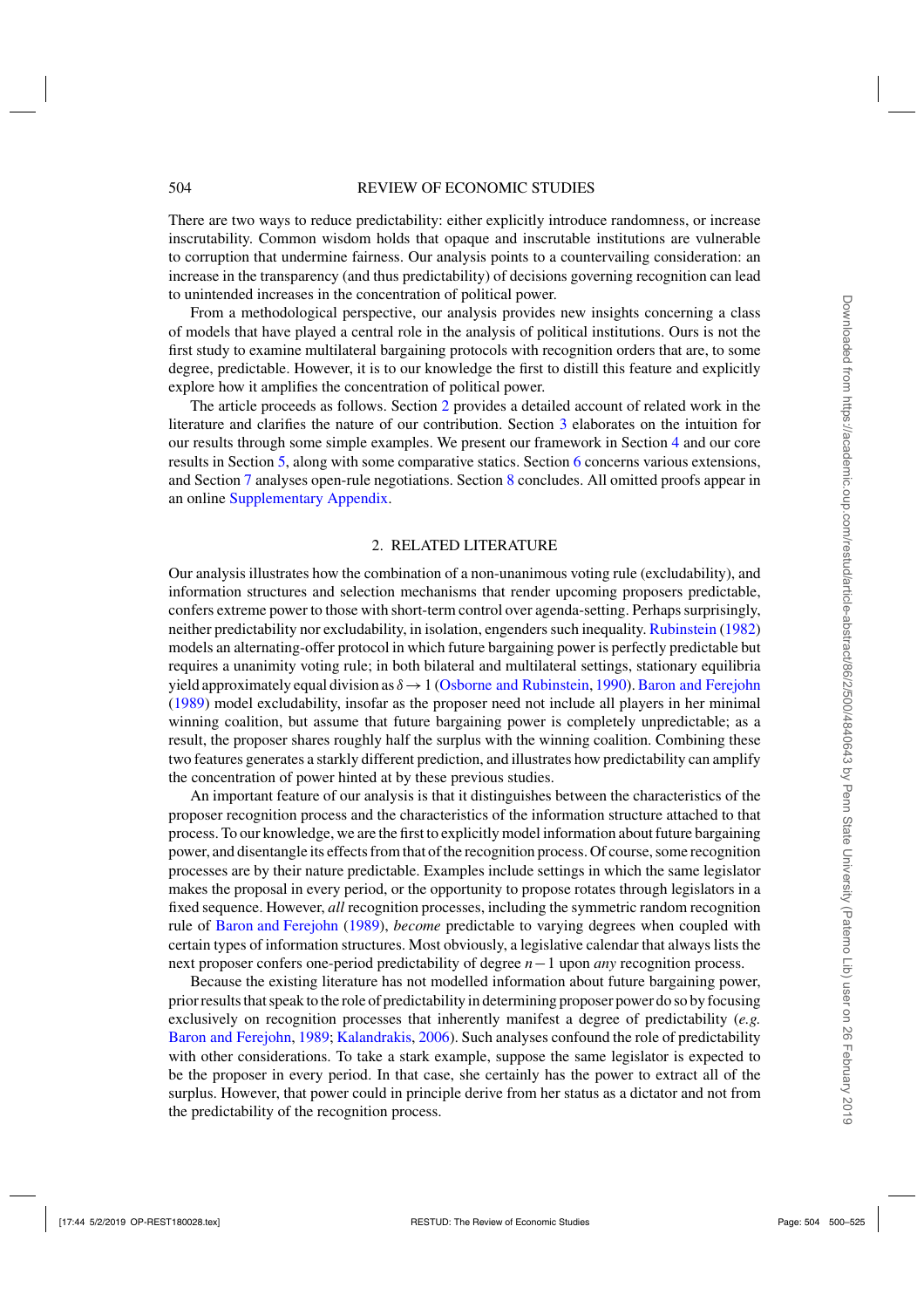Our analysis demonstrates, in essence, that near-term predictability is, in fact, the main source of proposer power in these settings. It gives rise to high concentrations of power even when the confounding consideration of durable recognition priority is not present. The current proposer derives her power not from her high likelihood of proposing in subsequent periods, but rather from the fact that uncertainty concerning the identity of the next proposer—whoever it may be—is low. As long as the information structure permits legislators to rule out *q* members as the next proposer, the current proposer will appropriate the entire surplus even when her priority status is fleeting, and not merely when it is persistent.

Other papers likewise study recognition processes that are inherently predictable, and hence cannot illuminate the separate roles of the processes themselves and the information structures appended to them. One strand of work in this vein directly extends [Rubinstein](#page-25-0) [\(1982](#page-25-0)) to multilateral negotiations requiring unanimous consent, by assuming that bargaining power deterministically rotates through the group.<sup>4</sup> While this process is entirely predictable, the requirement of unanimity neutralizes the forces that drive our results. Another strand studies Markov recognition processes, wherein the recognition probabilities in period  $t+1$  depend only on the identity of the period-*t* proposer.<sup>5</sup> We consider a much broader class of recognition processes that allow for arbitrary forms of history dependence.<sup>6</sup> A simple corollary of our main result establishes that, within this broad class, the addition of a limited legislative calendar specifying the upcoming proposer one round in advance renders the features of the recognition process (upon which previous results focus) entirely irrelevant, in that the first proposer always extracts all of the surplus.<sup>7</sup>

In extending our analysis to environments in which a legislator's recognition priority results from the choices of a chair with known preferences or from strategic political maneuvering, we introduce considerations studied in the literature on endogenous bargaining power [\(Yildirim](#page-25-0), [2007](#page-25-0); [Ali,](#page-24-0) [2015;](#page-24-0) [Diermeier](#page-25-0) *et al.*, [2016](#page-25-0)). We show that as long as legislators can predict the outcome of their strategic interaction, the first proposer captures the entire surplus. A related result appears in the subliterature on "rejector-friendliness" [\(Chatterjee](#page-25-0) *et al.*, [1993](#page-25-0)), which considers processes wherein the first voter to reject a proposal (according to some established order) experiences either an elevated or depressed recognition probability in the next period. [Ray](#page-25-0) [\(2007\)](#page-25-0) shows that the first proposer can capture the entire surplus when that probability is zero, even with the requirement of unanimous consent.<sup>8</sup> Our results are complementary and apply to different settings: in our model, bargaining power is potentially non-stationary and independent of prior votes, rather than the other way around, and we focus on the role of information structures, which has no counterpart in this subliterature.

Our results also speak to the importance of commitment: if the second proposer could commit to an equitable distribution of surplus, others would reject any exploitative offer made by the first proposer, and so instead he too would propose a more equitable outcome.<sup>9</sup> Relatedly,

4. See [Herrero](#page-25-0) [\(1985\)](#page-25-0), [Binmore](#page-25-0) [\(1986\)](#page-25-0), [Asheim](#page-24-0) [\(1992\)](#page-24-0), and [Kultti and Vartiainen](#page-25-0) [\(2010](#page-25-0)).

5. [Kalandrakis](#page-25-0) [\(2004a\)](#page-25-0) provides an existence theorem for this class of environments. [Britz](#page-25-0) *et al.* [\(2010](#page-25-0)) characterize outcomes based on the characteristics of the Markov processes, but require irreducibility thereby excluding processes that exhibit one-period predictability of degree q.

6. We are not the first to examine a canonical class of recognition processes; see [Merlo and Wilson](#page-25-0) [\(1995](#page-25-0)), [Yildiz](#page-25-0) [\(2003](#page-25-0), [2004](#page-25-0)), and [Cho and Duggan](#page-25-0) [\(2009\)](#page-25-0). However, those papers focus on other issues.

7. Because the previous literature does not model information structures explicitly, players learn about future bargaining power only by observing who is recognized beforehand. Bargaining power becomes "more predictable" in period  $t+1$  only if one varies the actual primitive recognition process in period  $t+1$  so as to concentrate that power (conditional on the history of recognition). In contrast, our analysis shows that proposers can exploit information about future bargaining power even when the underlying process itself remains highly symmetric along all realized paths.

8. See [Kawamori](#page-25-0) [\(2013](#page-25-0)) and [Britz](#page-25-0) *et al.* [\(2014\)](#page-25-0) for extensions to this result.

9. As an illustration, suppose that the proposer at  $t = 1$ ,  $p<sup>1</sup>$ , can commit to an offer to be made at  $t = 1$  before the proposer at  $t = 0$ ,  $p^0$ , makes an offer. The legislator  $p^1$  has an incentive to ensure that she is the most expensive member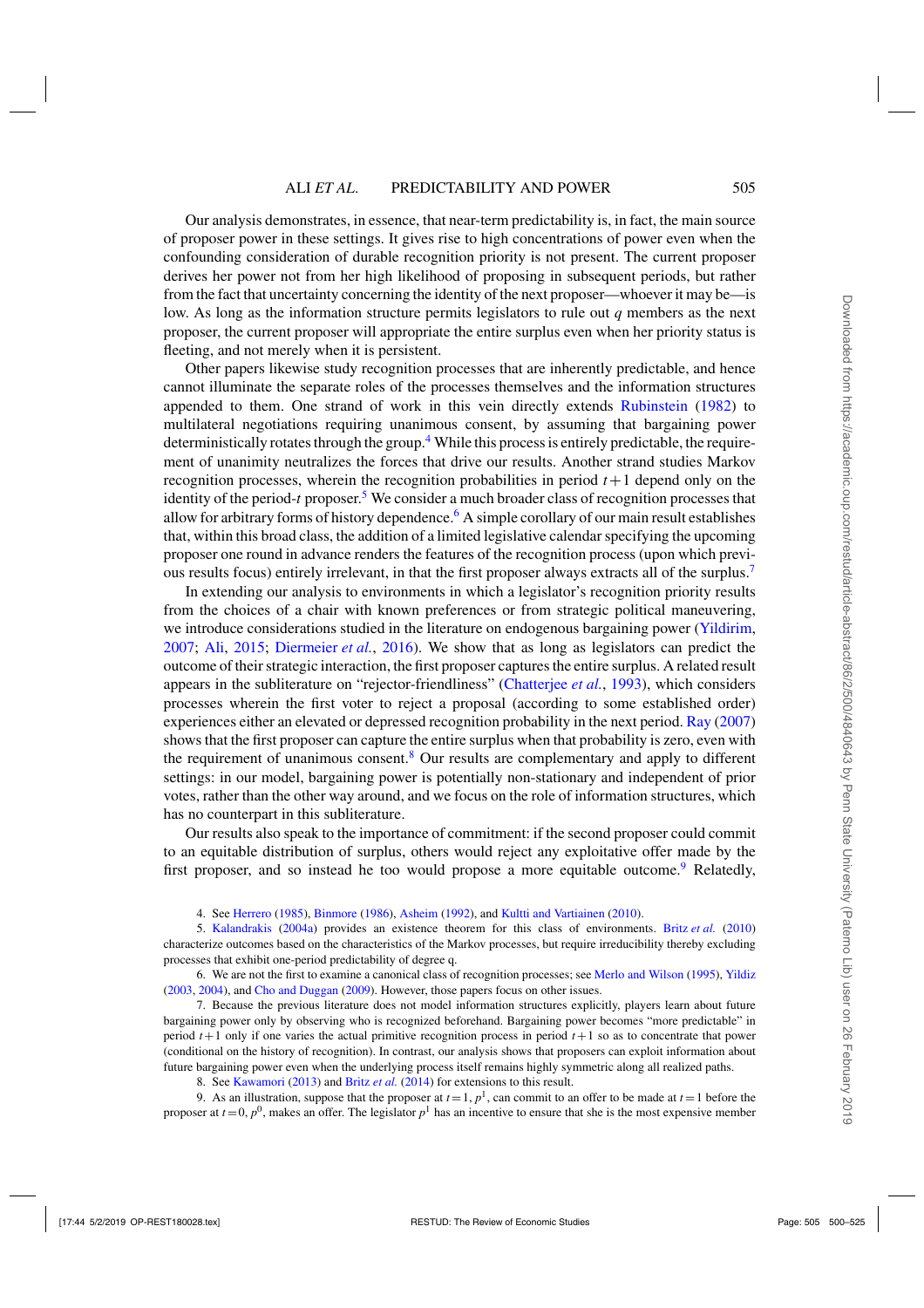<span id="page-6-0"></span>[Bernheim](#page-24-0) *et al.* [\(2006\)](#page-24-0) prove that in negotiations with an evolving status quo, a mildly predictable recognition process can provide the *last* proposer with dictatorial power. Note also the contrast between the implications of our paper and that of [Diermeier and Fong](#page-25-0) [\(2011\)](#page-25-0), in which a single agenda-setter's inability to commit to future proposals limits the surplus she can extract; in our case, it is the inability of future agenda-setters to commit that permits the current agenda-setter to extract surplus.

#### 3. EXAMPLES

Because we aim for generality, our formal analysis involves a high level of abstraction. To aid interpretation, we describe three illustrative bargaining protocols that fit into our framework.<sup>10</sup> Readers may find it useful to keep these concrete examples in mind throughout the rest of the article.

Each example shares the following common features: *n* legislators negotiate over the division of a fixed payoff, normalized to unity, in a (potentially infinite) sequence of rounds; in each round, one legislator makes a proposal; if the proposal receives at least *q* favourable votes (where  $q < n$ ), it passes and the negotiation ends; if the proposal receives fewer than *q* favourable votes, the process proceeds to the next round; permanent disagreement results in zero payoffs. Our examples differ with respect to the mechanics of the proposer selection process and the nature of the associated information structure.

**Example 1: A simple legislative calendar***.* Suppose each legislator becomes the period-*t* proposer with probability  $\frac{1}{n}$ , independently of the past. If the period-*t* proposer is revealed after all period-(t-1) decisions, we have the Baron–Ferejohn model. Here we append a different information structure to the same recognition process: the period-t uncertainty is resolved at the outset of period *t*−*k* and the realization is announced immediately. In effect, each period begins with the publication of a "calendar" listing the current proposer along with the next k upcoming proposers, in order. We say that this process is characterized by *k*-period predictability of degree *n*−1, inasmuch as the period-*t* calendar permits participants to rule out *n*−1 legislators as the period-*t*<sup> $\prime$ </sup> proposer for each *t*<sup> $\prime$ </sup> from *t*+1 to *t*+*k*.

To build intuition, consider the case of  $k = 1$ , and imagine for the moment that negotiations end after two periods, with a default option that yields a payoff of zero for all participants. The unique sub-game perfect equilibrium (henceforth SPE) outcome emerges from backward induction, as follows. If an agreement is not reached in the first period, the second-period proposer will extract all of the surplus. Because the calendar shows everyone who the second-period proposer will be, the first-round proposer can secure  $1 - \epsilon$  for all  $\epsilon > 0$  by offering to divide  $\epsilon$  among  $q-1$  voters other than himself and the second-period proposer. Thus, the first proposer extracts all of the surplus.

The same reasoning plainly extends to all finite horizon settings. With an infinite horizon, it is easy to see that there exists an SPE in which the first proposer receives the entire prize: in every period, the selected legislator proposes to keep the prize for himself, and all legislators (except the next proposer, whose identity is known) vote in favour. Given the continuation equilibrium,

of a minimal winning coalition at *t* =0. She can do at least as well as committing to an offer providing 0 to *q*−1 players (including the first proposer),  $\frac{1}{n-q} - \epsilon$  to herself, and equal shares for the remaining *n*−*q*−1 players. The legislator *p*<sup>0</sup> then chooses a policy in which he obtains *q*−2 players for free and proposer  $p<sup>1</sup>$  at a cost of  $\frac{\delta}{n-q} - \delta \epsilon$ . It is unclear as to what would emerge as an equilibrium outcome, or whether commitment leads to an indeterminacy problem when the entire sequence of potential proposers can commit to their proposals ahead of time [\(Roessler](#page-25-0) *et al.*, [2016\)](#page-25-0).

10. See Section [4](#page-8-0) for a formal demonstration of the claim that our framework subsumes these examples.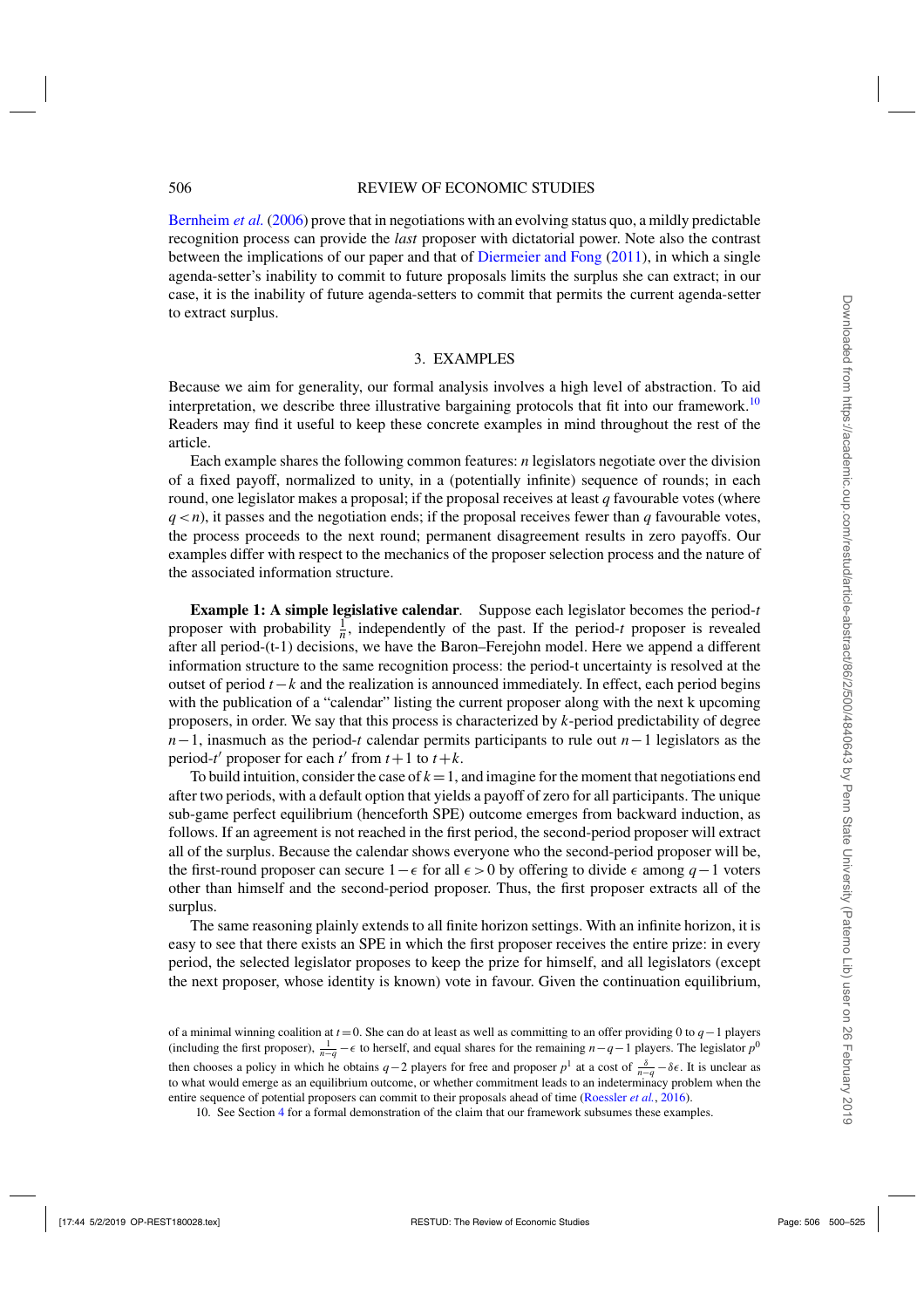rejecting the proposal would simply shift the prize from the current proposer to the next one, which is of no benefit to other legislators. Thus, an equilibrium prevails. Indeed, given the symmetric and stationary nature of this example, a straightforward generalization of the argument given in the introduction (for the case of majority rule) proves that this is the only stationary subgame-perfect equilibrium.

**Example 2: (Somewhat) predictable chairs***.* Suppose each legislator becomes the period*t* chair with probability  $\frac{1}{n}$ , and that realizations are independent across periods. The chair then selects the period-*t* proposer. Each legislator*i* has a known group of political allies, *Ai*, and as chair would recognize *j* with probability  $p_{ij}$ , where  $\sum_{j \in A_i} p_{ij} = 1$ . The uncertainty concerning the chair's choice is meant to capture high-frequency events that make particular political relationships either more or less valuable. $^{11}$ 

If the period-*t* chair is announced after all period-(*t*−1) decisions, then we have a Baron– Ferejohn model with possibly unequal recognition possibilities. Here we append a different information structure to the same recognition process: uncertainty concerning the identity of the period-*t* chair is resolved at the outset of period *t*−1 and announced immediately. In other words, we make the reasonable assumption that newly appointed chairs do not assume their duties instantly. Notice that this process is characterized by 1-period predictability of degree  $n - \max_i |A_i|$ , inasmuch as the appointment of the period-*t* chair in period  $t-1$  permits participants to rule out at least  $n - \max_i |A_i|$  legislators as the period-*t* proposer. Our analysis implies that, as long as no legislator has too many allies  $(n - max<sub>i</sub>|A<sub>i</sub>| \geq q)$ , the first proposer captures all the surplus.

In the interest of greater realism, one might elaborate on this simple framework in a variety of ways. For example, one could explicitly treat the chair's recognition of proposers as a strategic choice (guided by preferences over allies), modify the payoff structure to allow for common objectives among allies, allow for the possibility that chairs serve for multiple periods, and/or model the political process governing the chair's selection. As we demonstrate, our main result generalizes along each of these dimensions.

**Example 3: A rotating recognition requirement.** Now consider a recognition rule that perpetually cycles through the set of legislators in a fixed order. This is the generalization of the classic two-person alternating-offer bargaining protocol to settings requiring unanimous consent among three or more parties [\(Osborne and Rubinstein,](#page-25-0) [1990\)](#page-25-0). Notice that this recognition process inherently guarantees maximal predictability (technically, infinite-period predictability of degree *n*−1), and consequently our results apply.

Rotating recognition orders feature prominently in the formation of new governments within parliamentary systems [\(Austen-Smith and Banks,](#page-24-0) [1988](#page-24-0)). However, opportunities to make proposals cycle through parties (ordered by the number of votes received), rather than through legislators. Using *n*max to denote the size of the largest party, we see that this process inherently guarantees infinite-period predictability of degree *n*−*n*max, which means our results continue to apply, permitting the proposer to capture the entire surplus if *n*−*n*max exceeds *q*. A more realistic treatment of political parties would allow for common objectives. As we demonstrate, our main result generalizes to accommodate this modification.

<sup>11.</sup> One can justify this model by assuming that *i* evaluates a distribution  $(x_1, \ldots, x_n)$  made in period *t* according to the objective function  $x_i + \sum_{j \in A_i} w_{ij}^t x_j$ , where the welfare weights  $w_{ij}^t$  are independent random variables realized at the outset of period *t* and revealed only to the legislator *i*. To avoid complications arising from the treatment of ties, one can assume for the sake of simplicity that the distribution of welfare weights is non-atomic.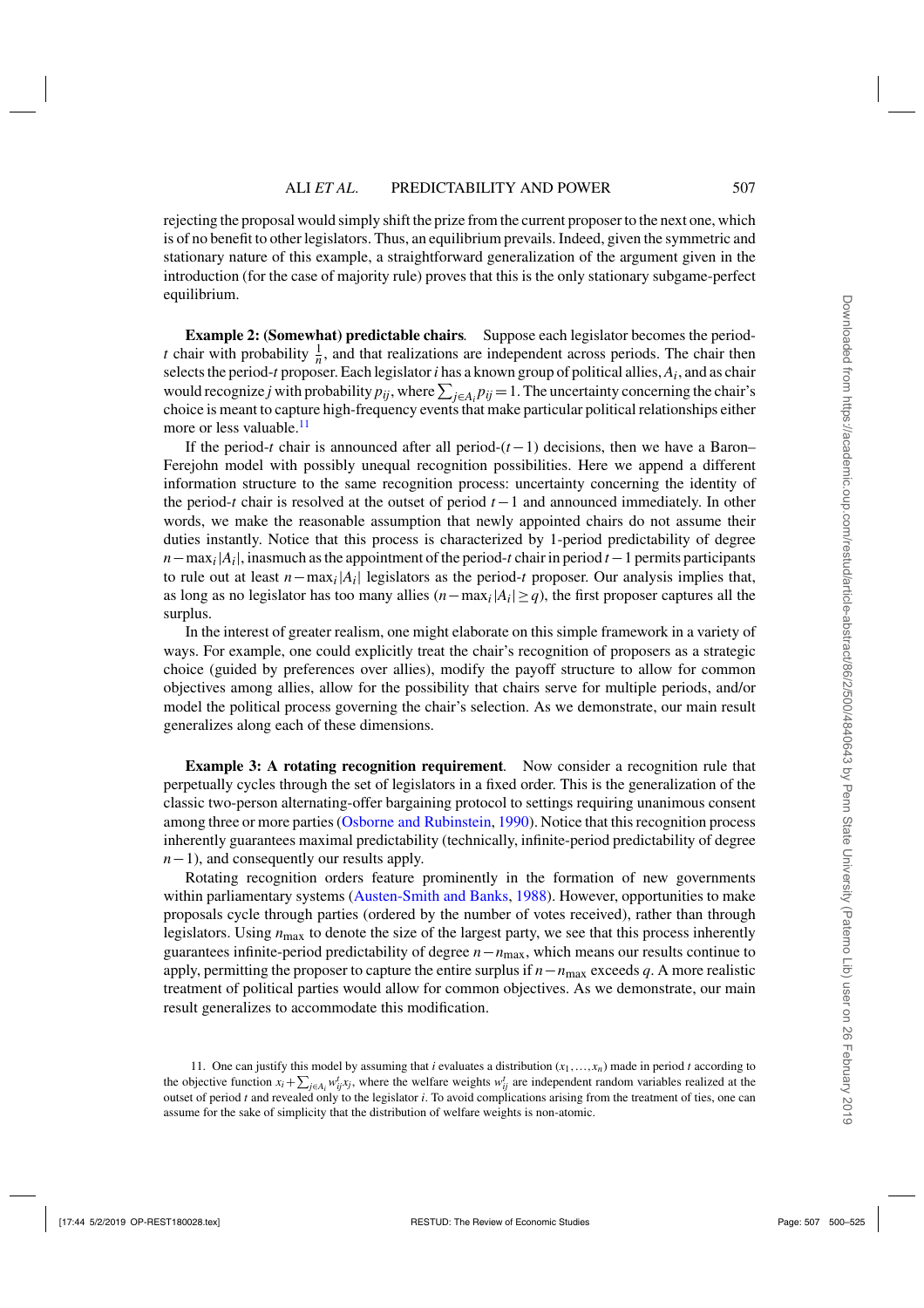#### <span id="page-8-0"></span>508 REVIEW OF ECONOMIC STUDIES

The contrast between the third example and the previous two is noteworthy. In examples 1 and 2, predictability is entirely determined by the properties of the information structure, and not by the properties of the recognition process. However, when the recognition process cycles through legislators, the set of possible information structures is degenerate, so the choice of information structures plays no role. With respect to modeling, our main departure from the current literature is to separate recognition processes from information structures as in Examples 1 and 2, and examine comparative statics with respect to the features of the information structure for fixed recognition processes. Our key insight is that the features of the recognition process become irrelevant once the information structure ensures a small amount of predictability, because in that case the first proposer necessarily captures all of the surplus.

#### 4. THE MODEL

#### 4.1. *Environment*

Consider a group of players,  $\mathcal{N} \equiv \{1, ..., n\}$ , who are bargaining over the division of a fixed payoff: the policy space is  $\mathcal{X} = \{x \in [0,1]^n : \sum_{i \in \mathcal{N}} x_i = 1\}$ . Proposals are made at discrete points of time in  $\mathcal{T}$  ≡ {*t* ∈ N:*t* ≤ *t*}, where  $\bar{t}$  ≤ ∞ is the deadline for bargaining. In each period *t*, a player  $p^t$  in  $\mathcal N$  is recognized to propose a policy in  $\mathcal X$ . If the group approves the proposal according to the voting rules described below, the game ends and the policy is implemented. If the group rejects the proposal, play proceeds to the next period unless  $t = \overline{t}$ , in which case the game ends and each player obtains a payoff of 0.

Within period *t*, events unfold as follows. First, information concerning the identity of current and future proposers is revealed, and the proposer for period  $t$ ,  $p<sup>t</sup>$ , is determined. Second, that proposer makes a proposal in  $X$ . Third, all legislators vote on the proposal. We describe these stages in further detail below.

**Stage 1: Recognition and Information***.* The selection of proposer in period *t* may depend on random events and institutional rules that constrain the possible sequences of proposers, and players may obtain public information about the selection of future proposers. Formally, consider a complete and separable state space  $S$ ,<sup>12</sup> and a time-homogeneous Markov Process  $(\theta^t)_{t \in \mathcal{T}}$  that realizes values in  $S$  and is (Borel-)measurable.<sup>13</sup> We denote by *s* a generic element of  $S$ , and by  $\mu(\cdot|s)$ , the Markov kernel that governs the transition between states. Let  $\tilde{\mu}$  be the distribution of the state selected in period 0. Nature's move in period *t* is perfectly observed in period *t* and all subsequent periods, and *s<sup>t</sup>* denotes the state chosen in period *t*. The recognition rule is a measurable function  $P: S \to N$ , where  $P(s^t)$  is the proposer in period *t* when the state is  $s^t$ . Since the state space is arbitrary, and could in principle encode the full history of prior proposers, as well as other signals, this formulation is "canonical" in that it embeds every deterministic and stochastic recognition protocol that is independent of players' actions, along with every possible information structure that is likewise action-invariant.

This compact formulation embeds information about future recognition through the Markov kernel: in state *s<sup>t</sup>* in period *t*, players ascribe probability  $\int_{S} \mathbf{1}_{\{P(s')=i\}} d\mu(s'|s')$  to player *i* being the proposer in period *t*+1, and analogously, iterations of this Markov kernel determine beliefs about recognition at future dates. Notably, two states  $s<sup>t</sup>$  and  $\tilde{s}<sup>t</sup>$  may coincide with respect to the history of proposers up to and including period *t*, but nevertheless induce different (common) beliefs about

<sup>12.</sup> A space is separable if it contains a countable dense set.

<sup>13.</sup> Time-homogeneity does not preclude non-stationarity because one can define the state to include aspects of the history.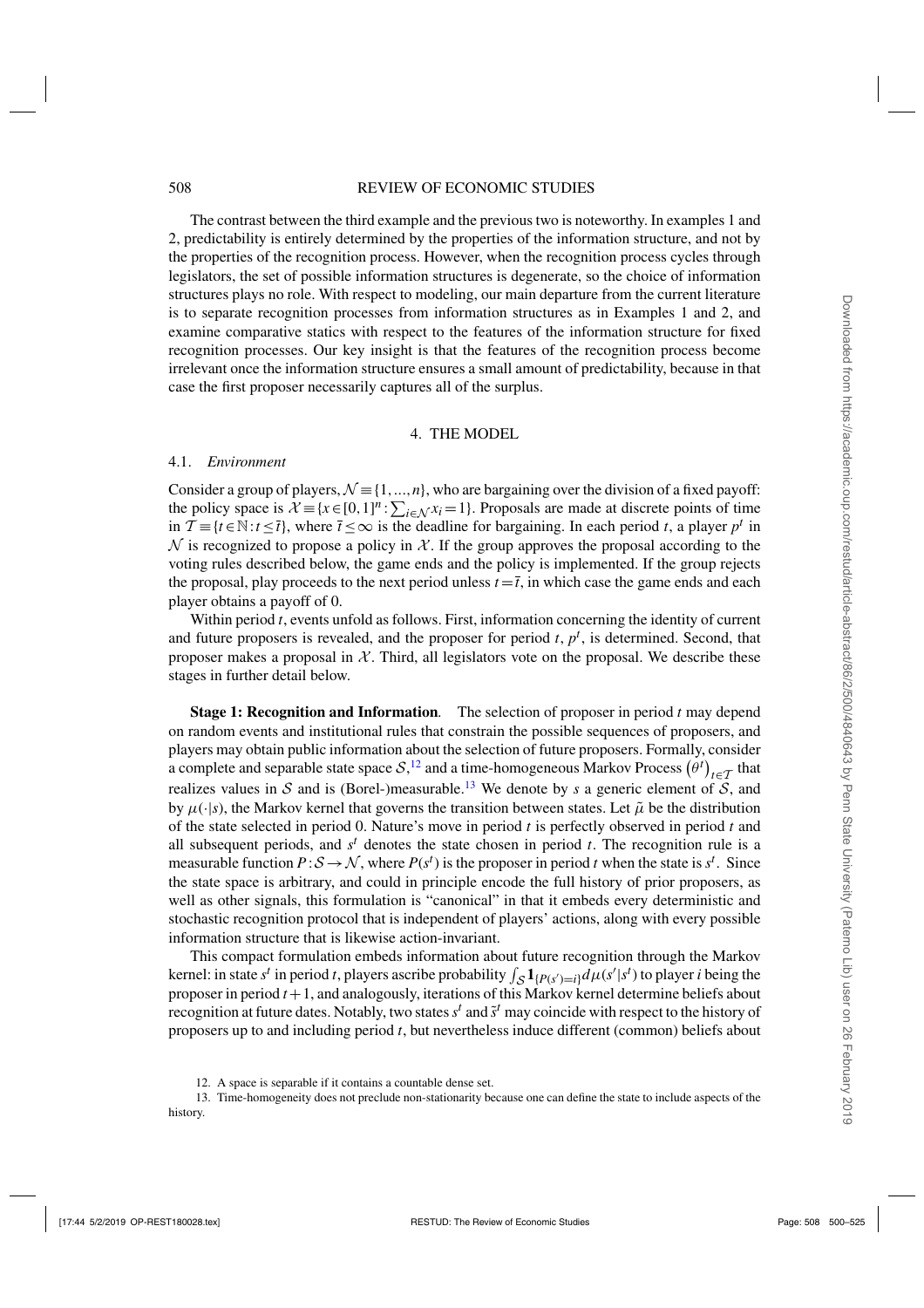recognition in future periods due to the arrival of different signals. The framework encompasses the extreme possibilities that the recognition order is known in advance, and that no information concerning the period-*t* proposer is revealed prior to period *t*. Between these extremes, we place no restrictions on the correlation structure governing the selection of proposers and the generation of signals.

While our compact notation does not separately identify recognition processes and information structures,<sup>14</sup> it nevertheless flexibly accommodates arbitrary combinations of the two. To illustrate this point, we return to the Baron–Ferejohn model and the various examples discussed in Section [3.](#page-6-0)

- *The Baron–Ferejohn process:* Let  $S = \mathcal{N}$ ,  $P(s) = s$ , and  $\mu(s'|s) = \frac{1}{n}$  for every *s* and *s'*.
- *A simple legislative calendar*: Let  $S = \mathcal{N}^{k+1}$ ,  $P(s) = s_1$ , and  $\mu(s'|s)$  equals  $\frac{1}{n}$  if  $s'_j = s_{j+1}$  for *j*=1,...,*k*−1, and equals 0 otherwise.
- *A (somewhat) predictable chair*: Suppose that each player is selected to be chair with probability  $\frac{1}{n}$  and when player *i* is chair today, she chooses tomorrow's proposer according to a vector of probabilities  $p_i = (p_{i1},...,p_{in})$ . We represent this process as follows: let  $S = \mathcal{N}^2$ , where the first coordinate,  $s_1$ , denotes the proposer today and the second coordinate,  $s_2$ , denotes the identity of the chair who selects the proposer tomorrow. Accordingly,  $P(s) = s_1$ and  $\mu(s'|s) = \frac{1}{n} p_{s_2 s'_1}$ .
- *A rotating recognition requirement*: Let  $S = \mathcal{N}$ ,  $P(s) = s$ , and  $\mu(s'|s) = 1$  if  $s' = s \mod n + 1$ , and 0 otherwise.

As a further illustration, we also consider the Markov selection process described by [Kalandrakis](#page-25-0) [\(2004a](#page-25-0)), in which selection probabilities depend on the identity of the most recent proposer. In the absence of a legislative calendar, we represent this process as follows:  $S = N$ ,  $P(s) = s$ , and for every *s* and *s*<sup>'</sup>, let  $\mu(s'|s) = \gamma_{s,s'}$ , where  $\gamma$  is a right stochastic  $n \times n$  matrix. With a one-period legislative calendar, the representation becomes  $S = \mathcal{N}^2$ ,  $P(s) = s_1$ ,  $\mu(s'|s) = \gamma_{s_2, s'_2}$ if  $s_2 = s'_1$ , and 0 otherwise.

**Stage 2: Voting***.* Players vote on the proposal in a fixed sequential order. A proposal is implemented if and only if at least *q* players (including the proposer) vote in favour. A voting rule is *non-unanimous* if *q*<*n*.

**Payoffs:** Players evaluate payoffs according to conventional exponential discounting. If proposal *x* is implemented at time *t*, player *i*'s payoff is  $u_i(x,t) \equiv \delta_i^t x_i$  where  $\delta_i$  is player *i*'s discount factor. No player is perfectly patient and  $\hat{\delta}$  ≡ max<sub>*i*∈N</sub>  $\delta$ *i* < 1 denotes the highest discount factor. If proposals at every period *t* in T are rejected, each player obtains a payoff of 0.

#### 4.2. *Solution concept*

It is well-known that when five or more players bargain, every division may be supported as the outcome of a subgame perfect equilibrium in the infinite horizon [\(Baron and Ferejohn](#page-24-0), [1989](#page-24-0); [Osborne and Rubinstein,](#page-25-0) [1990](#page-25-0)) if players are sufficiently patient. The literature evades this

<sup>14.</sup> One can also proceed by describing recognition processes and information structures explicitly. For instance, one can posit that nature moves only once at the outset of the game, choosing some state  $\omega$  from  $\Omega$ , and then write the period-*t* proposer and public signal,  $P^t(\omega)$  and  $\sigma^t(\omega)$ , as functions of the state. Restricting attention to Perfect Bayesian equilibria in which player's off-path beliefs about  $\omega$  are unrelated to proposals and voting decisions (so that "one cannot signal what one does not know"), the same results would emerge.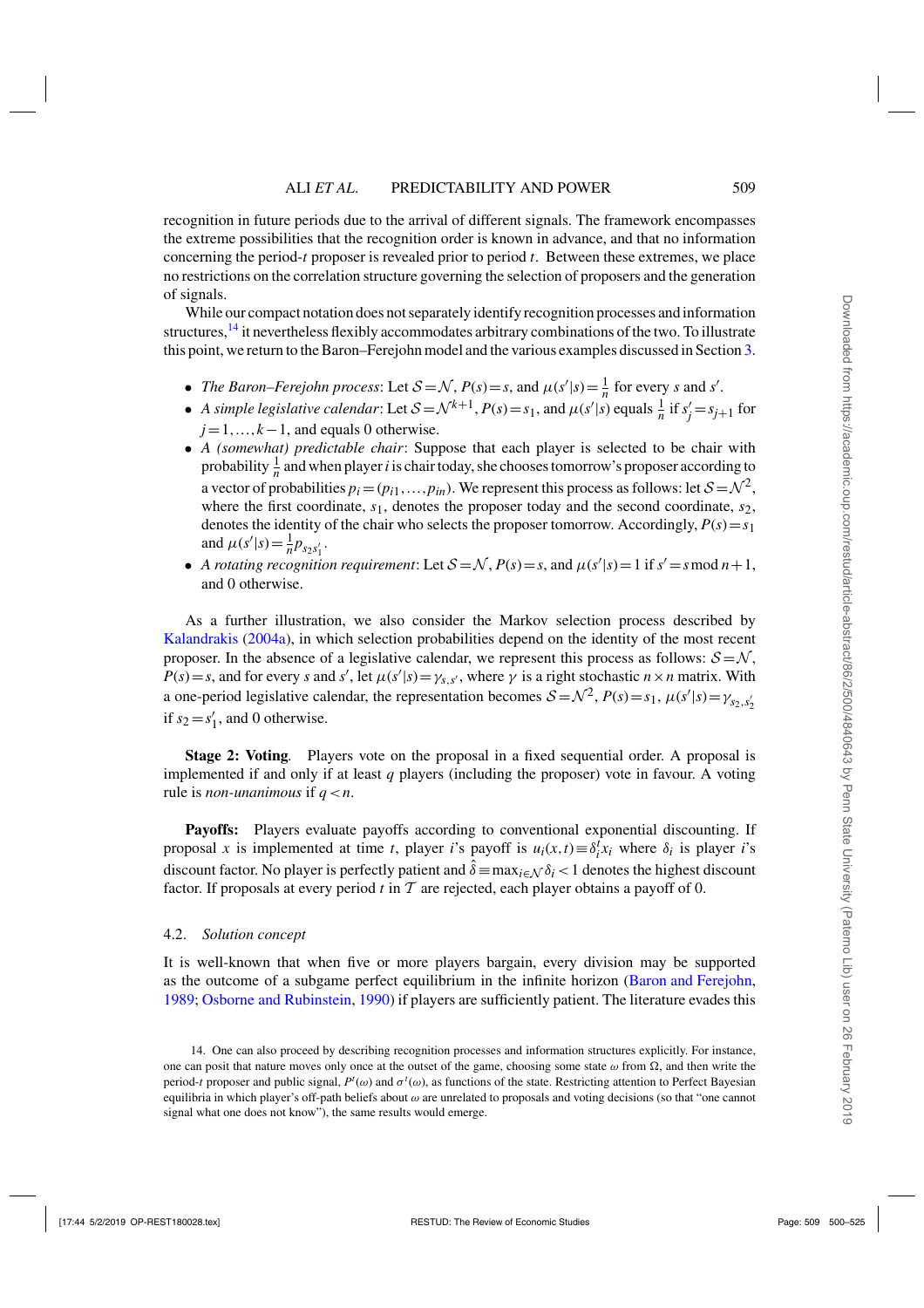<span id="page-10-0"></span>"folk theorem" by restricting attention to outcomes of a stationary sub-game perfect equilibrium (henceforth SSPE), where players' equilibrium strategies are identical at all nodes associated with the same state (*i.e.* those at which the same information pertinent to the selection of subsequent proposers has been revealed), and thus, behaviour in period *t* is not influenced by past proposals or voting decisions. We adopt the same solution-concept here in this setting. As explained below, our framework allows for the possibility that states are date-specific. Consequently, it does not rule out processes with non-stationary structures.

Formally, at the proposal stage of period *t*, the *structural state* corresponds to *s<sup>t</sup>* . For the voting stage of period *t*, the state consists of  $(s^t, x^t)$ , where  $x^t$  is the period-*t* proposal.<sup>15</sup> Let  $S_i$  be the set of all *s*∈S consistent with player *i* being the proposer in state *s*. An SSPE is an SPE in which we can write each player's equilibrium strategy as a pair of functions  $(\xi_p^i, \xi_v^i)$  such that  $\xi_p^i$ :  $S_i \to \Delta \mathcal{X}$  is player *i*'s randomization over proposals when recognized in state *s*, and  $\xi_V^i$ :  $S \times \mathcal{X} \to \Delta$ {yes,no} is player *i*'s randomization over whether to vote for or against a policy  $x \in \mathcal{X}$  proposed in state *s*.

Because the state  $s<sup>t</sup>$  may encode information not only about the identity of future proposers but also about the identity of past proposers and temporal sequencing, an SSPE may condition on these variables. Thus, strictly speaking, a stationary equilibrium may involve time-dependent play. However, the state  $s^t$  (and thus, the selection of proposers) is unaffected by past offers or voting decisions, and so the focus on SSPE rules out behaviour that depends on past proposals and votes, inasmuch as those actions have no direct structural implications for the continuation game. Our restriction is on equilibria, and not strategies directly: players may consider non-stationary deviations and an SSPE must be immune to such deviations.

We have two motivations for studying this class of equilibria. First, adopting the same solution concept that is widely used in the literature facilitates transparent comparisons with existing results and highlights the implications of predictability. Second, SSPE strategies are the simplest possible form of behaviour consistent with equilibrium rationality.<sup>16</sup> Every equilibrium must condition choices on variables that alter structural features of the continuation game, and non-stationary equilibria are more complex because choices *also* depend on variables (offers and votes) that have no structural implications for the continuation game. Because non-stationary equilibria require legislators to follow different continuation strategies in structurally identical circumstances, sustaining any such equilibrium presumably requires more coordination. Yet, because every stationary equilibrium ends in immediate agreement (as we show in Lemma [1\)](#page-13-0), there is no efficiency motive for selecting a more complex equilibrium. Thus, the complex coordination required for a non-stationary equilibrium is never in the legislators' mutual interests.

#### 5. BARGAINING WITH A CLOSED RULE

#### 5.1. *Predictability*

In each period, players forecast the distribution of future bargaining power based on all information accumulated up to the present. Suppose that in stage 1 of period  $t$ , the state is  $s^t$ . We denote the probability that player *i* is recognized at time  $t+1$  by  $r_i(s^t) \equiv \int_{S} \mathbf{1}_{\{P(s')=i\}} d\mu(s'|s^t)$ . The *losers* 

<sup>15.</sup> As is conventional, we ignore the voting history at stage 2 of period *t* up to the time that player *i* votes. Although an equilibrium must specify behaviour for every voting history, it is well-known that sequential rationality combined with voting in a sequential order implies that for every equilibrium, there exists an outcome-equivalent equilibrium in which each player eliminates weakly dominated strategies at the voting stage and "votes as if pivotal".

<sup>16.</sup> In the canonical legislative bargaining environment, [Baron and Kalai](#page-24-0) [\(1993](#page-24-0)) prove that the Markovian equilibrium is the simplest equilibrium based on an automaton notion of complexity.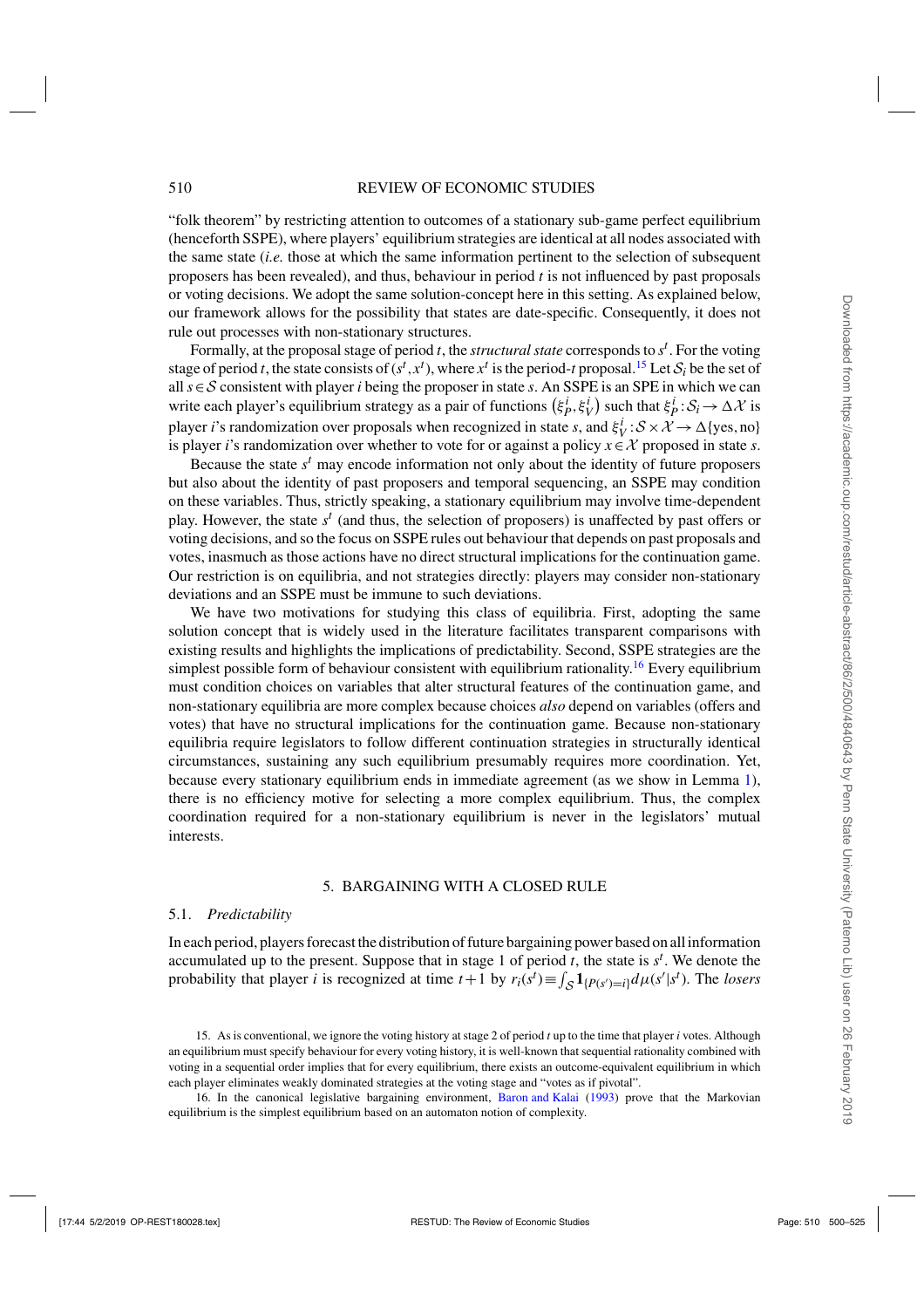<span id="page-11-0"></span>are those players who have 0 probability of being the proposer at  $t+1$  conditional on all that is known at the proposal stage in period *t*:

$$
L(st) \equiv \{i \in \mathcal{N} : r_i(s^t) = 0\}.
$$

We use the cardinality of this set to measure the degree of predictability.

**Definition 1.** *The bargaining process exhibits one-period predictability of degree d if*  $|L(s)| \geq d$ *for all s in* S*.*

One-period predictability of degree *d* means that by the time the proposer is selected in period *t*, at least *d* players have been ruled out as the proposer for period  $t+1$ . Plainly, one-period predictability of degree *d* implies one-period predictability for any degree *d* <*d*. We can classify the examples from Section [3](#page-6-0) as follows: the Baron–Ferejohn process does not exhibit one-period predictability of degree *d* for any *d* >0, Examples 1 and 3 exhibit one-period predictability of degree *n*−1, and Example 2 exhibits one-period predictability of degree *n*−*maxi*|*Ai*|. Note that one-period predictability of degree *d* has no implications for two-period predictability (defined in an analogous way). For example, though Example 1 exhibits one-period predictability of degree *n*−1, it does not exhibit two-period predictability of degree *d* for any *d* > 0. The degree of predictability for a given bargaining process depends on both the underlying recognition process and the information structure. Different information structures for the same recognition process can lead to different levels of predictability, as we see in comparing the Baron–Ferejohn process with and without the use of legislative calendars. Our results for this class of models do not require an ability to predict bargaining power in any period but the next.

#### 5.2. *Main result*

In this section, we state and prove our main result.

**Theorem 1.** *Suppose the voting rule is non-unanimous, requiring q*<*n votes for a proposal to pass. If the bargaining process exhibits one-period predictability of degree q, the proposer selected at t* =0 *captures the entire surplus in every SSPE of the infinite horizon and every SPE of the finite horizon.*

This result describes the implications of combining predictability of the bargaining process with a non-unanimous voting rule: the current proposer extracts all of the surplus by forming a winning coalition with those who definitely will not make a proposal in the next period. Her coalition partners may expect to have bargaining power two periods hence, but in equilibrium, their votes are bought cheaply since they expect to obtain no surplus in the next period. Thus, one-period predictability of degree *q* confers complete power.

Constructing an SSPE that delivers this division of surplus is straightforward. Suppose that in each state *s*, the proposer  $P(s)$  offers to share nothing, each player in  $L(s)$  accepts all offers, and any other player accepts an offer if and only if his share exceeds his discounted continuation value. No player has a strict incentive to deviate from this strategy profile.

Our theorem makes the stronger claim that all SSPE generate this outcome. The proof makes use of two properties of SSPE, stated formally (and proven) below as Lemmas [1](#page-13-0) and [2:](#page-13-0) all such equilibria end in immediate agreement, and the proposer never offers strictly positive surplus to more than *q*−1 other players (the smallest group needed to achieve a winning coalition). Once these preliminary steps are established, the proof of our main result is reasonably straightforward.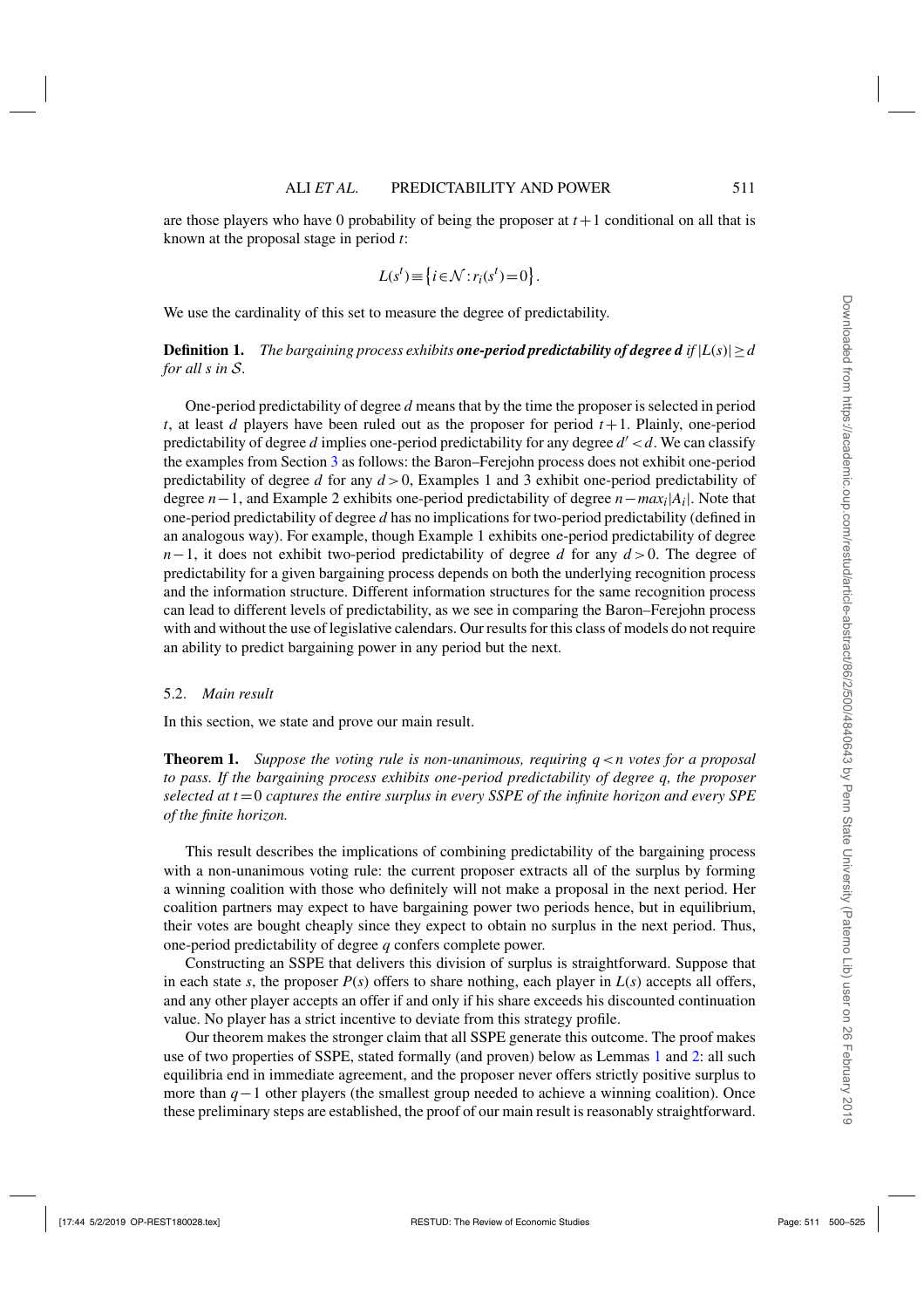#### 512 REVIEW OF ECONOMIC STUDIES

The following is an intuitive sketch of the main argument, a formal version of which appears below. Suppose towards a contradiction that the first (period 0) proposer, player *i*, does not capture the entire surplus. Let player*j* be a member of player*i*'s minimal winning coalition to whom*i* offers (weakly) more than she does to anyone else, and let  $x_j^0$  denote this share. Because she chooses to exclude the other  $(n-q)$  players and include player *j* in her minimal winning coalition, each of the excluded players must be more expensive to buy out; *i.e.*, each has an expected discounted continuation value that weakly exceeds  $x_j^0$ . Thus, at least  $(n-(q-1))$  players have expected discounted continuation values no less than  $x_j^0$ . If the bargaining process exhibits one-period predictability of degree  $q$ , then at least one of those persons (call her player  $k$ ) has no chance of being recognized in the next period. Player *k* necessarily derives all of her continuation value from the payoff she expects to receive when someone else serves as the proposer in period 1. Thus, in some structural state in period 1, the period-1 proposer must offer player *k* a payoff of at least  $x_j^0/\hat{\delta}$ , where  $\hat{\delta}$  (defined earlier) is the discount factor of the most patient player.

The same logic, of course, holds for the aforementioned state in period 1. So by induction, there is some period-2 state in which the proposer offers some player a payoff of at least  $x_j^0/\hat{\delta}^2$ . Iterating this argument, we see that, for every *t*, there exists a structural state in which the proposer offers another player a share of at least  $x_j^0/\hat{\delta}^t$ . Because  $\hat{\delta} < 1$ , at least one player eventually obtains a share that exceeds the maximal feasible payoff, which is an obvious contradiction.

**Necessity:** The preceding logic shows that one-period predictability of degree *q* suffices for the first proposer to capture the entire surplus. Is this condition also necessary? We describe a setting in Section [5.3](#page-14-0) where the first proposer cannot capture the entire surplus if the degree of one-period predictability is strictly less than *q*. Nevertheless, for that setting, greater predictability confers greater power: the first proposer's share is strictly increasing in the degree of predictability until  $d = q$ , at which point he captures the entire surplus.

However, as a general matter, one-period predictability of degree  $q$  is not the tightest possible condition for ensuring that the first proposer receives the entire surplus. One way to weaken this condition is to employ a "proposer-specific" notion of predictability. Suppose in particular that, in each structural state  $s^t$ , one can rule out  $q-1$  players *other* than the current proposer,  $p^t$ , as the proposer for  $t+1$ . Then the current proposer captures the entire surplus even if the degree of one-period predictability is less than *q*. We return to this possibility in Section [6.2.](#page-19-0)

**Proof of the Main Result:** We relegate the proof for the finite horizon to the [Supplementary Appendix.](https://academic.oup.com/restud/article-lookup/doi/10.1093/restud/rdy013#supplementary-data) For the infinite horizon, we first establish that every pure or mixed SSPE must yield an immediate agreement, and that every equilibrium proposal is directed towards securing the support of a cheapest minimal winning coalition. To prove these claims, we introduce notation for players' continuation values in an SSPE. Let  $V_i(s)$  denote the expected continuation value of player *i* after the rejection of the current offer in state *s*. For a coalition  $C \subseteq \mathcal{N}$ , let  $W_C(s) \equiv \sum_{i \in C} \delta_i V_i(s)$  represent the sum of discounted continuation values for the coalition. Denote the lowest cost of a coalition of size *q*−1 as

$$
\underline{W}(s) \equiv \min_{\substack{C \subseteq \mathcal{N} \setminus \{P(s)\}, \\ |C| = q - 1}} W_C(s),
$$

the associated set of coalitions that achieve the minimum cost by

$$
\mathbb{C}(s) \equiv \left\{ C \subseteq \mathcal{N} \setminus \{P(s)\} : |C| = q - 1 \text{ and } W_C(s) = \underline{W}(s) \right\},\
$$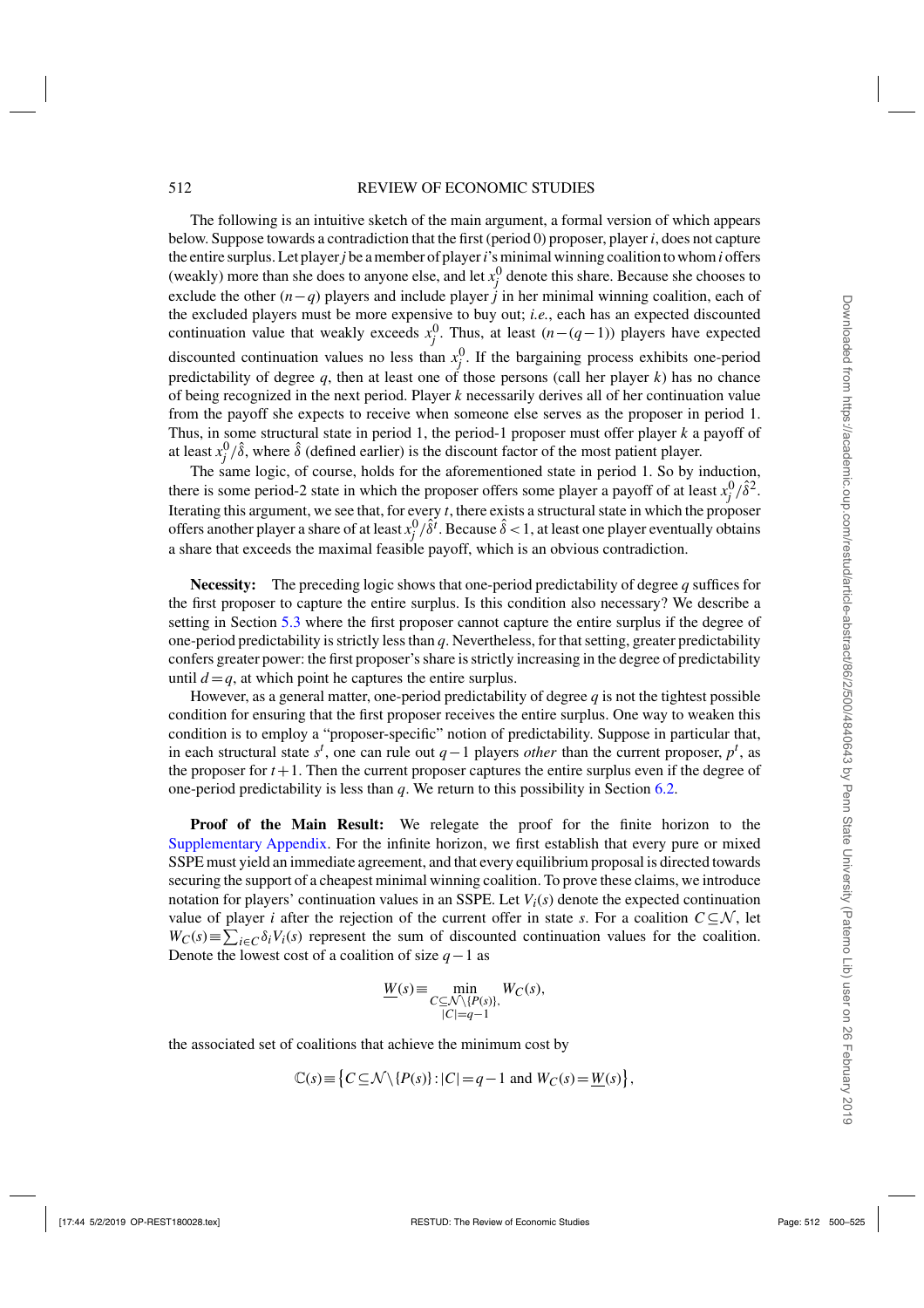<span id="page-13-0"></span>and the cheapest policies required to secure the support of such coalitions as

$$
\mathcal{X}(s) \equiv \left\{ x \in \mathcal{X} : \exists C \in \mathbb{C}(s) \text{ such that } x_i = \delta_i V_i(s) \ \forall i \in C \text{ and } x_{P(s)} = 1 - \underline{W}(s) \right\}.
$$

The set  $\mathbb{C}(s)$  is the set of all cheapest minimal winning coalitions for the proposer  $P(s)$ : every coalition *C* in C(*s*) includes *q*−1 players (other than the proposer) with the weakly lowest discounted continuation value. The set of policies  $\mathcal{X}(s)$  are those that offer discounted continuation values to a cheapest minimal winning coalition, 0 to others, and the rest to the proposer  $P(s)$ . Observe that the maximum offered to any player other than  $P(s)$  is the same for all proposals in  $\mathcal{X}(s)$ : *i.e.*, there exists  $\overline{x}(s)$  such that for every offer  $x \in \mathcal{X}(s)$ ,  $\overline{x}(s) = \max_{i \neq P(s)} x_i$ .

**Lemma 1. (Immediate Agreement).** *Every SSPE proposal offered with strictly positive probability in state s is accepted with probability* 1 *in state s.*

*Proof.* Suppose there is a state  $s$  in  $S$  such that an equilibrium proposal offered with strictly positive probability in that state, x', is rejected with strictly positive probability. Select some  $x \in \mathcal{X}(s)$  and let *C* in  $\mathbb{C}(s)$  be an associated minimal winning coalition (excluding the proposer). Define a proposal  $x^{\epsilon}$  for small  $\epsilon \ge 0$  in which  $x_i^{\epsilon} = x_i + \epsilon$  for every  $i \in C$ ,  $x_i^{\epsilon} = 0$  for every  $i \notin C \cup \{P(s)\}\$ , and the proposer keeps the remainder. In equilibrium, the proposal  $x^{\epsilon}$  is accepted by all members of *C* with probability 1 if  $\epsilon > 0$ . Observe that because  $\sum_{j \in \mathcal{N}} V_j(s) \leq 1$ , and  $\hat{\delta}$  < 1.

$$
\sum_{i \in C} \delta_i V_i(s) + \delta_{P(s)} V_{P(s)}(s) \le \hat{\delta} \sum_{j \in \mathcal{N}} V_j(s) < 1. \tag{1}
$$

Therefore, for sufficiently small  $\epsilon$ , the proposer's share of  $1 - \sum_{i \in C} \delta_i V_i(s) - (q-1)\epsilon$  exceeds her discounted continuation value of  $\delta_{P(s)} V_{P(s)}(s)$ . Conditional on the equilibrium proposal *x'* being rejected, the proposer is strictly better off deviating to  $x^{\epsilon}$  for sufficiently small  $\epsilon > 0$ . Conditional on the equilibrium proposal *x* being accepted, the proposer's share can be no greater than that she obtains when offering *x* (otherwise a winning coalition would not support it). Since proposal  $x'$  is rejected with strictly positive probability, she is strictly better off offering  $x^{\epsilon}$  for sufficiently small  $\epsilon > 0$ . Therefore, no equilibrium offer is rejected with strictly positive probability.  $\parallel$ 

**Lemma 2. (Minimal Winning Coalition).** *For every state s, every SSPE proposal offered with positive probability provides positive payoffs only to members of the cheapest minimal winning coalition:*  $x \in \mathcal{X}$  *is an SSPE proposal in s only if*  $x \in \mathcal{X}(s)$ *.* 

*Proof.* Any proposal in which the proposer shares less than  $W(s)$  with others is rejected with probability 1, and so Lemma 1 rules out such SSPE proposals. If the proposer shares strictly more than  $W(s)$  with others, deviating to the proposal  $x^{\epsilon}$  defined in the proof of Lemma 1 is strictly profitable for sufficiently small  $\epsilon > 0$ .

*Proof of Theorem [1.](#page-11-0)* In an equilibrium, let  $\bar{x}(s)$  be the highest equilibrium share that the proposer *P(s)* offers to any player other than herself with strictly positive probability. Let the structural state in Stage 1 of period 0 be  $s^0$ . Suppose towards a contradiction that  $\bar{x}(s^0) > 0$ . By Lemmas 1–2, we know that every SSPE offer is made to a minimal winning coalition and accepted. Consider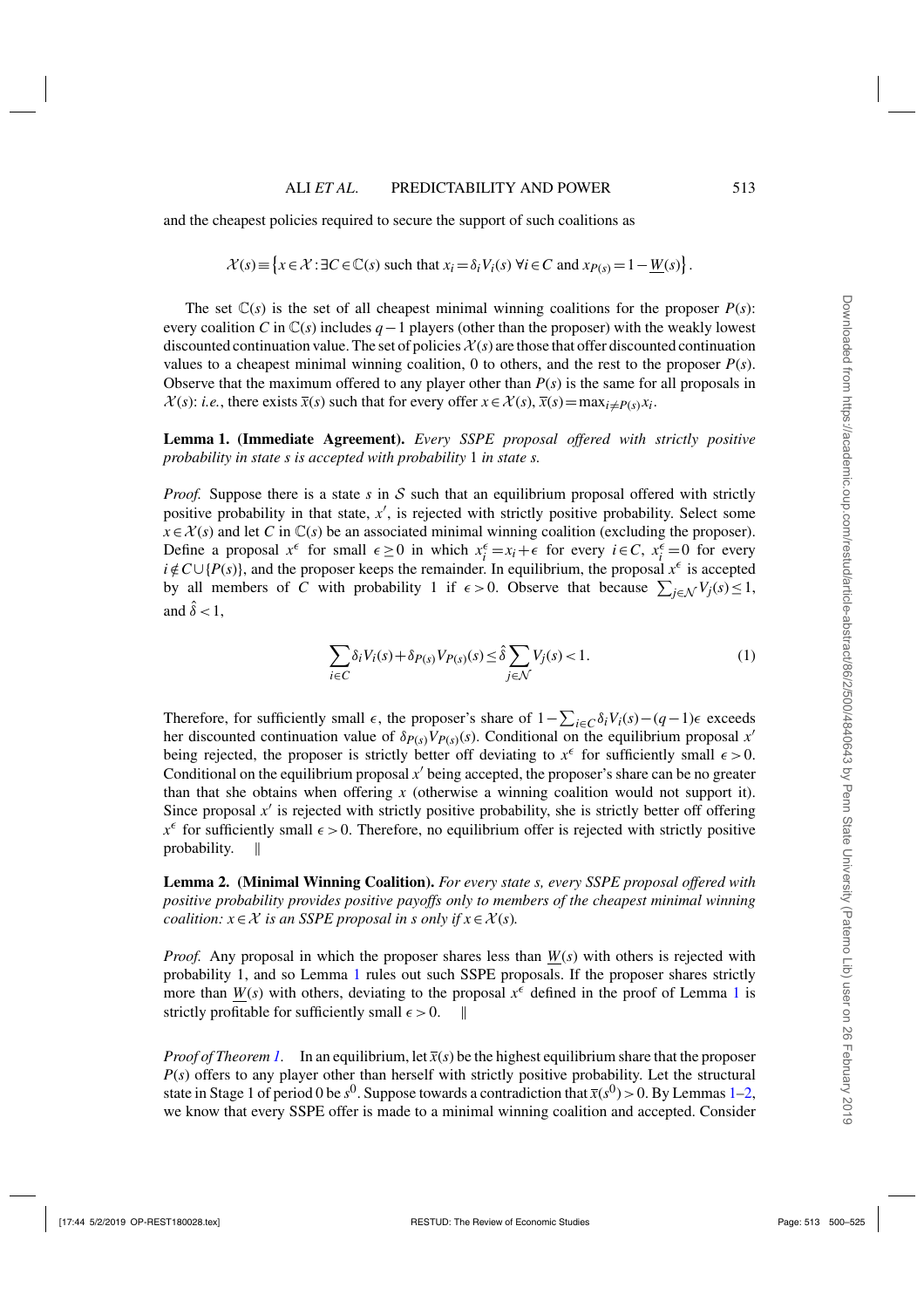<span id="page-14-0"></span>the set of players whose support cannot be secured for shares less than  $\bar{x}(s^0)$ :

$$
H(s^{0}) \equiv \left\{ i \in \mathcal{N} \setminus \{ P(s^{0}) \} : \delta_{i} V_{i}(s^{0}) \geq \overline{x}(s^{0}) \right\}.
$$

*H*( $s^{0}$ ) must have a cardinality of at least *n*−(*q*−1), because otherwise proposer *P*( $s^{0}$ ) could form a cheaper coalition without having to offer  $\bar{x}(s^0)$  to any player. Since the bargaining process exhibits one-period predictability of degree  $q$ ,  $H(s^0) \bigcap L(s^0)$  is non-empty. Consider a generic player *i* in  $H(s^0) \cap L(s^0)$ : player *i* definitely will not be the proposer in the next period, and his continuation value must therefore reflect an offer he receives. So there exists some state  $s<sup>1</sup>$  that occurs in period 1 such that the associated proposer offers player *i* at least  $\frac{\bar{x}(s^0)}{\delta_i} \ge \frac{\bar{x}(s^0)}{\hat{\delta}}$  with strictly positive probability. Therefore, the highest share offered by that proposer to another player,  $\bar{x}(s^1)$ , is no less than  $\frac{\overline{x}(s^0)}{\hat{\delta}}$ .

The same logic applies in state  $s<sup>1</sup>$ . So by induction, there exists a sequence of states  ${s<sup>t</sup>}_{t=0,1,2,...}$  such that  $\bar{x}(s<sup>t</sup>) \ge \frac{\bar{x}(s^{0})}{\hat{\delta}^{t}}$ . Because  $\hat{\delta} < 1$ ,  $\bar{x}(s)$  eventually exceeds 1, yielding a contradiction.

#### 5.3. *Comparative statics with respect to one-period predictability*

Our main result shows that a proposer captures the entire surplus when the degree of one-period predictability, *d*, exceeds the critical threshold, *q*. What happens when *d* falls below *q*? We address this question using a tractable subclass of our model. We show that our qualitative insights are preserved in the following sense: the first proposer's share is strictly increasing in *d* for  $d < q$ , and changes "continuously" as *d* passes through *q*.

The class of environments we consider has two distinguishing features. First, each legislator becomes the period-*t* proposer with probability  $\frac{1}{n}$ . Second, legislators receive a signal in period *t*−1 indicating "priority ranks" for period *t*, where a given rank implies a fixed probability of selection regardless of the period. Accordingly, we can use this structure to bridge from [Baron and Ferejohn](#page-24-0) [\(1989](#page-24-0)), in which there is no one-period predictability, to the setting of Theorem [1,](#page-11-0) in which there is one-period predictability of degree *q*.

Formally, fix a vector of probabilities  $\bar{\lambda} = (\bar{\lambda}_1, \dots, \bar{\lambda}_n)$  such that  $\bar{\lambda}_1 \le \bar{\lambda}_2 \le \dots \le \bar{\lambda}_n$ . Let  $\Lambda$  be the set of all *n*! permutations of  $\bar{\lambda}$ , and enumerate this set so that  $\lambda^{(k)}$  is the  $k^{th}$  permutation. Construct a state space  $S = N \times \Lambda$ , with generic element  $(i, \lambda^{(k)})$  where *i* denotes the identity of the current proposer and  $\lambda^{(k)}$  denotes the signal about tomorrow's proposer. The initial state  $s^0$  is drawn with uniform probability, and for  $s^t = (i, \lambda^{(k)})$  and  $s^{t+1} = (i', \lambda^{(k')})$ , the transition probability  $\mu(s^{t+1} | s^t)$ is  $\frac{\lambda_i^{(k)}}{n!}$  (so that each potential signal occurs with probability  $\frac{1}{n!}$ ). This transition probability ensures that in state  $s^t = (i, \lambda^{(k)})$ , the probability that player *i*' is the period-(*t*+1) proposer is  $\lambda^{(k)}_{i'}$ , and the probability that player *i*'' is the period-(*t*+2) proposer is  $\frac{1}{n}$ .

This subclass accommodates a number of relevant cases through the selection of  $\bar{\lambda}$ : [Baron and Ferejohn](#page-24-0) [\(1989\)](#page-24-0) assume  $\bar{\lambda}_1 = ... = \bar{\lambda}_n = \frac{1}{n}$  (exhibiting one-period predictability of degree 0) and Example 1 in Section [3](#page-6-0) (a simple legislative calendar) assumes  $0 = \bar{\lambda}_1 = ... =$  $\bar{\lambda}_{n-1} < \bar{\lambda}_n = 1$  (implying one-period predictability of degree *n*−1). Generally, any process with  $\bar{\lambda}_1 = ... = \bar{\lambda}_d = 0$  has one-period predictability of degree d.

An SSPE takes a simple form. Suppose the realized state in period *t* is  $(i', \lambda^{(k')})$ . Each player *i* anticipates being the period- $(t+1)$  proposer with probability  $\lambda_i^{(k')}$ . Furthermore, each permutation of  $\bar{\lambda}$ , corresponding to the signal received in period  $t+1$  about the identity of the period- $(t+2)$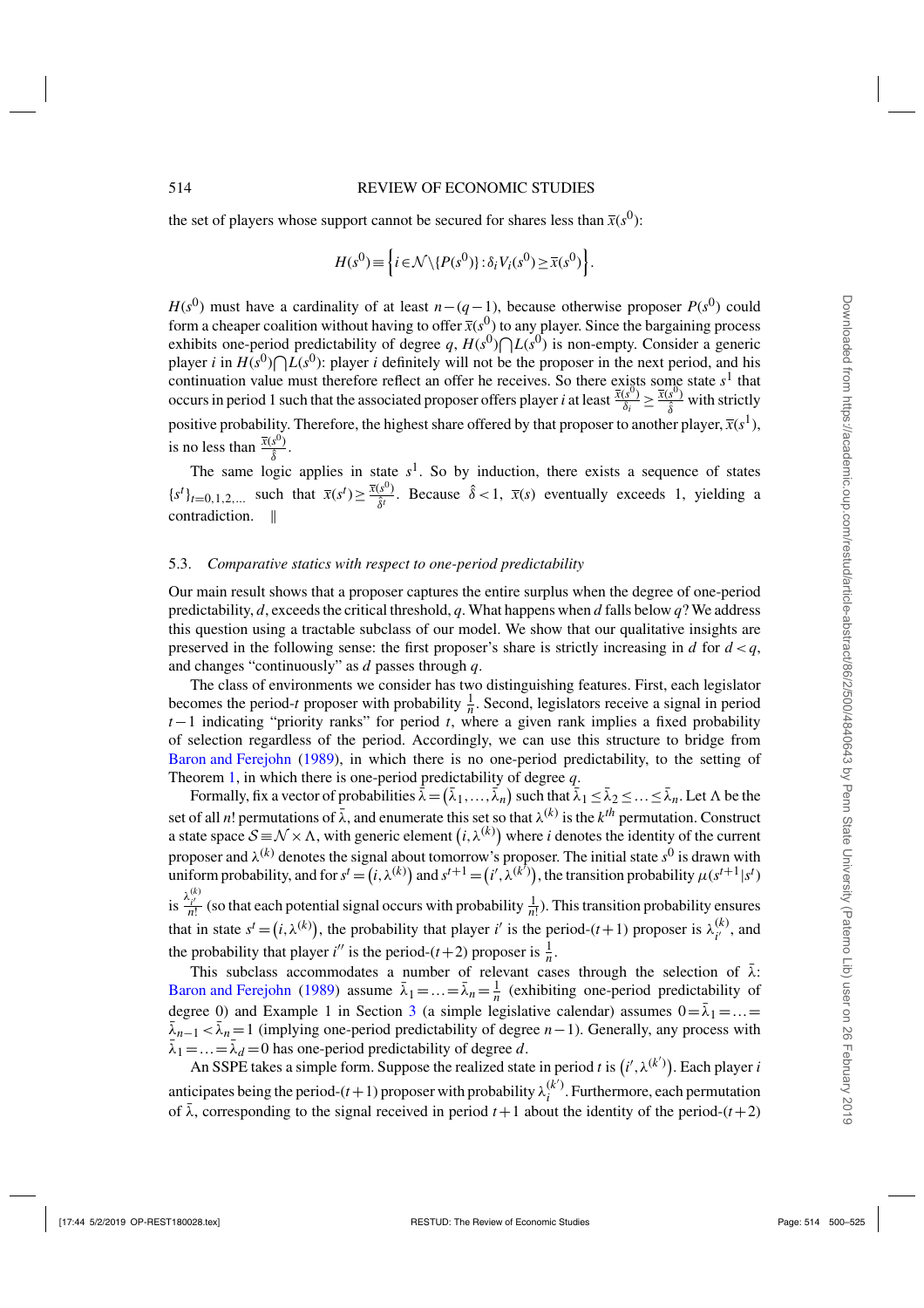<span id="page-15-0"></span>proposer, is equally likely. If  $\lambda_{\ell}$  is the probability in state  $(i', \lambda^{(k')})$  that player *i* becomes the proposer in the following period, then player *i*'s SSPE continuation value,  $w^{\ell}$  is given by the following formula:<sup>17</sup>

$$
w^{\ell} = \bar{\lambda}_{\ell} \left( \frac{n - q + 1}{n} \left( 1 - \delta \sum_{j=1}^{q-1} w^{j} \right) + \frac{1}{n} \sum_{k=1}^{q-1} (1 - \delta \sum_{j=1, j \neq k}^{q} w^{j}) \right) + (1 - \bar{\lambda}_{\ell}) \delta \left( \sum_{j=1}^{q-1} \frac{w^{j}}{n} + \frac{(q-1)w^{q}}{n(n-1)} \right).
$$

This recursive formulation generates a linear system with *n* equations and *n* unknowns, and has a unique solution. We illustrate this approach using a three player game.

**Example 1.** *Suppose there are three players who make decisions based on simple majority rule. As* δ→1*, the expected share to the first proposer (evaluated prior to the realization of the first signal) converges to*

$$
\frac{2}{3}(1-w^1) + \frac{1}{3}(1-w^2) = \frac{2\overline{\lambda}_1 + \overline{\lambda}_2 + 3}{6\overline{\lambda}_1 + 3\overline{\lambda}_2 + 3}.
$$

*Recall that*  $\overline{\lambda}_1 \leq \overline{\lambda}_2 \leq \overline{\lambda}_3$ *, and that these parameters reflect the information players learn today about the identity of tomorrow's proposer. The above term is decreasing in both*  $\overline{\lambda}_1$  *and*  $\overline{\lambda}_2$  *so less predictability monotonically decreases the first proposer's share. The proposer's ability to capture rents also depends on the relative power of the other players. Holding fixed*  $\overline{\lambda}_3$ *, the first proposer's share increases with the disparity of power between the other two players. Indeed, the first proposer's share can be re-written as*  $\frac{9-3\overline{\lambda}_3-(\overline{\lambda}_2-\overline{\lambda}_1)}{15-9\overline{\lambda}_3-3(\overline{\lambda}_2-\overline{\lambda}_1)}$ , which is increasing in both  $\overline{\lambda}_3$  and λ2−λ1*. Greater inequality in predicted bargaining power decreases the cost of buying the vote of the weakest coalition partner, that is the legislator assigned*  $\overline{\lambda}_1$ *.* 

We use this approach to investigate the implications of varying one-period predictability of degree *d* for *d* <*q*. We consider the special case where *d* players learn one period in advance that they definitely will not be the next proposer, while the remaining *n*−*d* players learn that they are equally likely to be the next proposer; formally,  $\overline{\lambda}_1 = ... = \overline{\lambda}_d = 0$  and  $\overline{\lambda}_{d+1} = ... = \overline{\lambda}_n = \frac{1}{n-d}$ . We write continuation values as *w* for those who are losers and  $\overline{w}$  for the other players. We solve for these values by computing *w* recursively and use the fact that all continuation values must sum to 1 (since there is no delay). Relegating the algebra to the [Supplementary Appendix,](https://academic.oup.com/restud/article-lookup/doi/10.1093/restud/rdy013#supplementary-data) we find that

$$
\overline{w} = \frac{(n-1)(n-\delta d)}{n((n-1)(n-d)-\delta d(n-q))}, \text{ and } \underline{w} = \frac{\delta(n(q-(d+1))+d)}{n((n-1)(n-d)-\delta d(n-q))}.
$$
 (2)

The above terms are strictly positive for non-unanimous rules  $(q < n)$  when the degree of predictability *d* is strictly less than *q*. The first proposer's expected share is  $1-\delta+\delta(n-q)\overline{w}+\delta/n$ . Using this solution, we determine the effect of *d*, the number of players who definitely will not make the next offer, on the proposer's payoff for the case of  $d \leq q$ :

<sup>17.</sup> The continuation value specifies, given all that is known in period *t*, what players expect as payoffs in period  $t+1$  if they disagree in period *t*. In the equation for  $w^{\ell}$ , the first term in the above expression is her expected payoff from being the period-(*t*+1) proposer: either she is among the  $n-q+1$  players most likely to be recognized in period  $t+2$ , in which case she will purchase the cheapest *q*−1 votes (*i.e.* those of the players least likely to be recognized), or she is among the *q*−1 players least likely to be recognized, in which case she will purchase the *q*−1 cheapest votes other than her own. The second term is her expected payoff from another player being the next proposer: she is included in the minimal winning coalition if in period  $t+1$ , (1) she is assigned a recognition probability  $\overline{\lambda}^j$  for period  $t+2$  where  $j < q$ , or (2) she is assigned the recognition probability  $\bar{\lambda}_q$  and the period-( $t+1$ ) proposer is assigned a weakly lower probability in period  $t+2$ .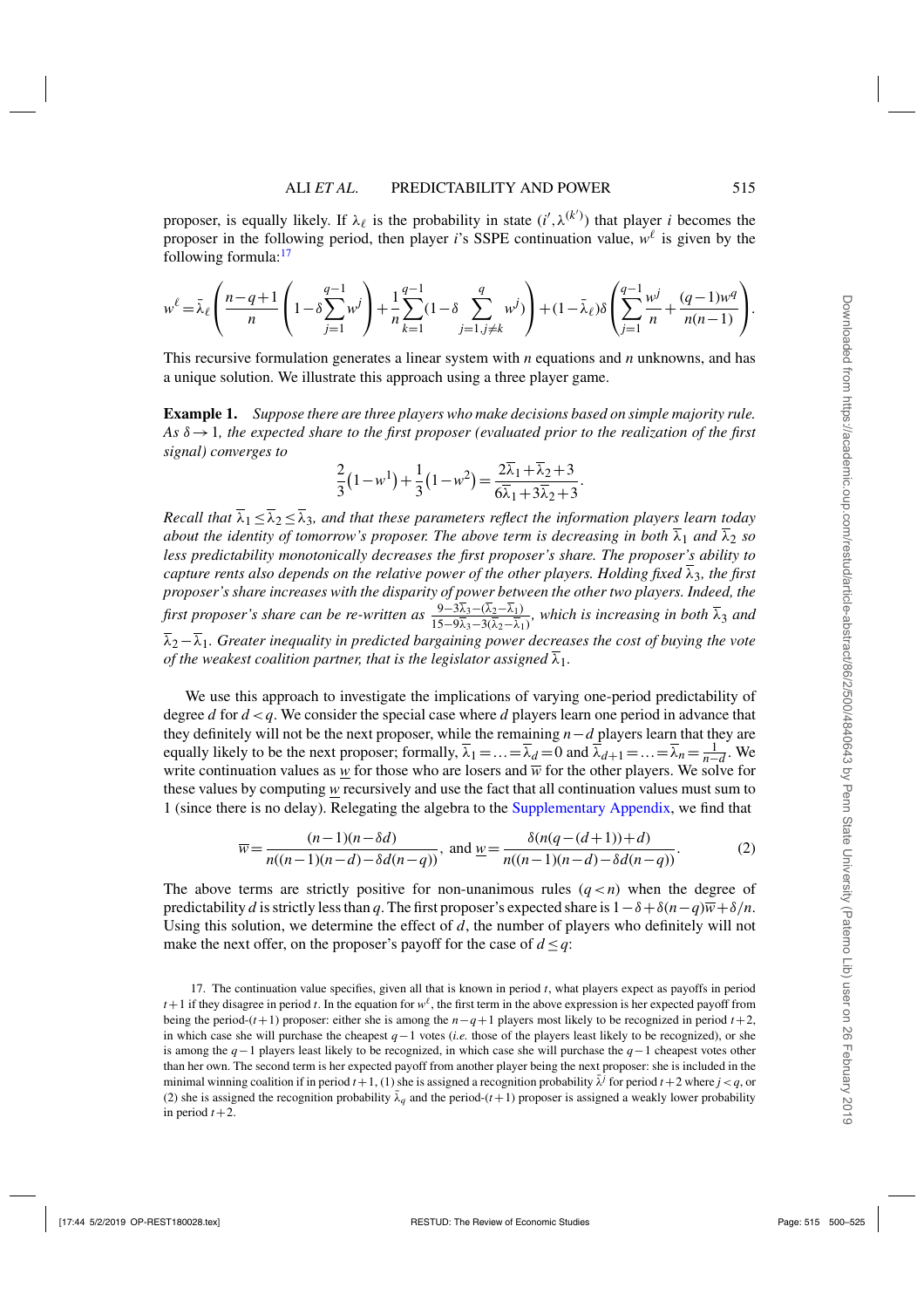**Theorem 2.** *Suppose the voting rule is non-unanimous, and the bargaining process exhibits one-period predictability of degree d* ≤*q. For every* δ >0*, the share obtained by the first proposer is strictly increasing in d.*

Thus, we see that the broader message of our main result, Theorem [1,](#page-11-0) generalizes to the case of  $d \leq q$ : greater one-period predictability (measured according to the degree *d*) implies greater power to the first proposer. Because we are fixing the recognition process, this result elucidates how greater transparency about future bargaining power amplifies inequities of negotiations today. Better information about tomorrow's proposer helps today's proposer form her minimal winning coalition with weaker partners whom she exploits to obtain a larger share of the surplus.

Our second result characterizes the proposer's (approximate) share in large finite legislatures. Consider a sequence of games  $(G_n)_{n=3,4,...}$  such that game  $G_n$  has *n* players, requires  $q_n$  votes for approval of a proposal, and exhibits one-period predictability of degree  $d_n$ . We say that the sequence is *convergent* if there exist  $\alpha_v$  and  $\alpha_p$  such that  $q_n/n \to \alpha_v$  and  $d_n/n \to \alpha_p$ . Our next result identifies the proposer's limiting share in a convergent sequence of games.

**Theorem 3.** *Consider a convergent sequence of games*  $(G_n)_{n=3}^{\infty}$  *in which*  $\alpha_v$  *is the limiting proportional voting rule and* α*p is the limiting proportional degree of one-period predictability. For every*  $\epsilon > 0$ , there exists  $\overline{n}$  such that if  $n > \overline{n}$ , the share of the surplus captured by the first *proposer is within*  $\epsilon$  *of*  $1 - \frac{\delta(\alpha_v - \alpha_p)}{1 - \alpha_p(1 + \delta(1 - \alpha_v))}$  *if*  $\alpha_p \leq \alpha_v$ *, and is* 1 *otherwise.* 

This expression shows how one-period predictability of a less-than-decisive degree influences the first proposer's share in the limit. For  $\alpha_p = 0$ , the proposer's share corresponds to that found by [Baron and Ferejohn](#page-24-0) [\(1989\)](#page-24-0). Increases in the limiting degree of one-period predictability (as measured by  $\alpha_p$ ) improve the outcome for the first proposer, consistent with the conceptual message of Theorem [2.](#page-15-0) Moreover, for  $\alpha_p < \alpha_v$ , the proposer's share is a convex function of  $\alpha_p$ .<sup>18</sup> Finally, note that the first proposer's share converges to unity as  $\alpha_p$  approaches  $\alpha_v$ , consistent with Theorem [1.](#page-11-0)

Two additional implications of Theorem 3 merit emphasis. First, even if the votes required for passage  $(q_n)$  exceeds the degree of one-period predictability  $(d_n)$ , the proposer's share converges to unity as the legislature becomes arbitrarily large provided that the difference  $q_n - d_n$  grows less than linearly. Second, as the voting rule converges to unanimity  $(\alpha_v \rightarrow 1)$ , the first proposer's limiting share converges to  $1-\delta$  irrespective of the limiting degree of one-period predictability. Thus, the ability to form a winning coalition without having to include all voters is necessary for predictability to play a role.

Finally, the analysis of this section speaks to an alternative interpretation of the distribution of bargaining power. Thus far, we have assessed the distribution of bargaining power in period *t* based on expected payoffs once period-*t* information concerning the recognition order becomes available. As an alternative, one could follow [Simsek and Yildiz](#page-25-0) [\(2016\)](#page-25-0) in evaluating that distribution prior to the release of period-*t* information. From this perspective, bargaining power is distributed equally among all players throughout the game in the Baron–Ferejohn model  $(d=0)$ . In settings with *d* >0, it is divided equally among the potentially changing set of *n*−*d* individuals who may be recognized in the current period, as well as among the *d* individuals who definitely

<sup>18.</sup> The second derivative of the proposer's share with respect to  $\alpha_p$  is  $\frac{2\delta(1-\alpha_v)(1-\delta\alpha_v)(1+\delta(1-\alpha_v))}{(1-\alpha_p(1+\delta(1-\alpha_v)))^3} > 0$ . The direct effect of increasing  $\alpha_p$  is that today's proposer can include more losers in her coalition. The indirect effect is that each of those losers is weakened by tomorrow's proposer being able to do the same, and thus demands less from today's proposer. Convexity derives from the combination of these two effects.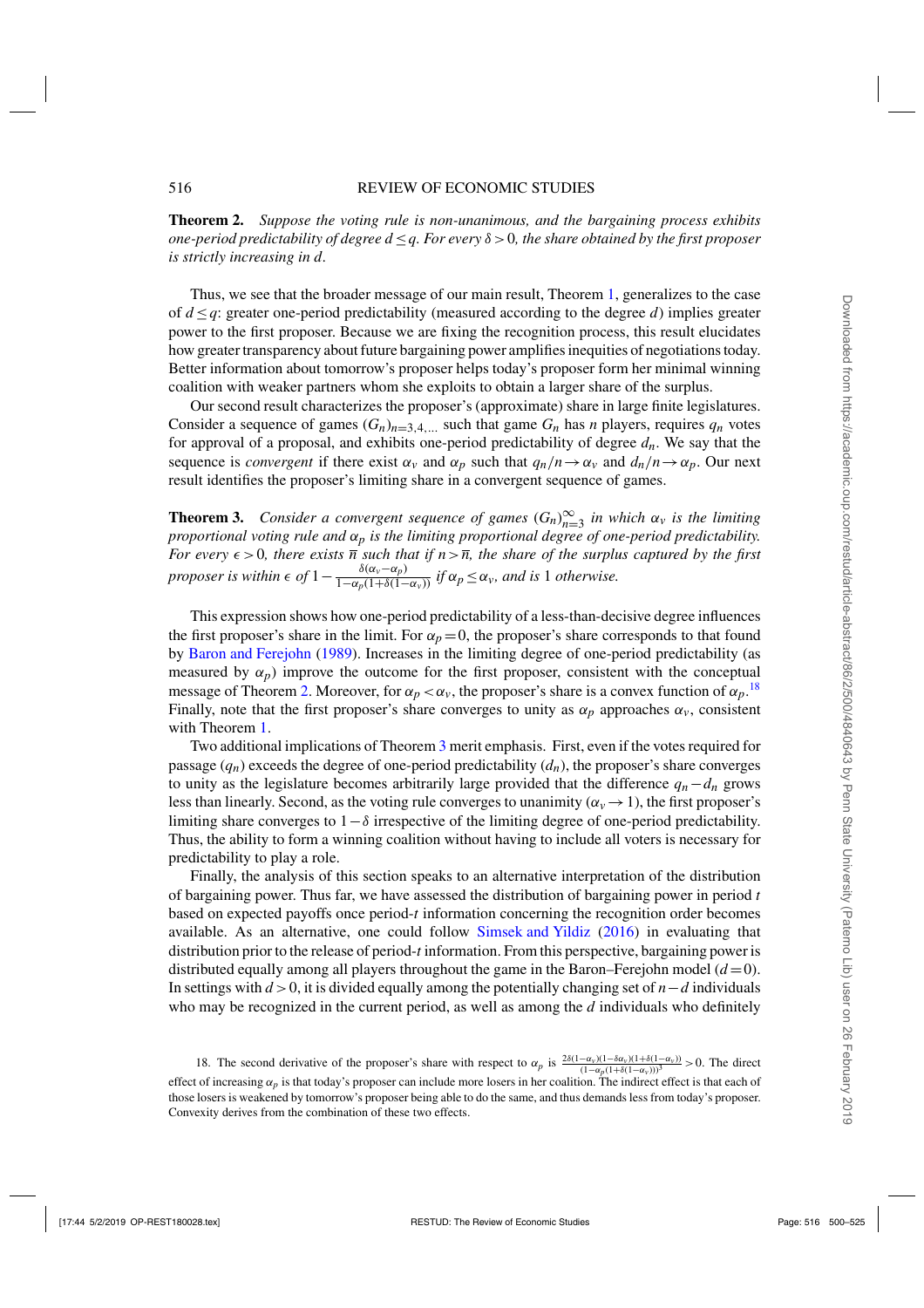<span id="page-17-0"></span>will not, with members of the former group enjoying more bargaining power than members of the latter. The gap between  $\overline{w}-w$  (defined on p. [515\)](#page-15-0) captures the difference in bargaining power between these two groups, according to this definition.<sup>19</sup>

#### 6. ROBUSTNESS

In this section, we describe several extensions of our framework, pointing out that (1) the proposer captures nearly all of the surplus if he can "almost" rule out *q* other players, and even if the predictability of the process is not expected to persist indefinitely; (2) our analysis generalizes to arbitrary coalitional structures and payoff functions; (3) qualitatively similar results apply when players have access to an efficient default option; and (4) the logic of our results also extends to settings in which players are inequity-averse. All formal proofs for these extensions appear in the [Supplementary Appendix.](https://academic.oup.com/restud/article-lookup/doi/10.1093/restud/rdy013#supplementary-data) Additionally, the [Supplementary Appendix](https://academic.oup.com/restud/article-lookup/doi/10.1093/restud/rdy013#supplementary-data) includes generalizations to settings in which legislators can influence the recognition processes through political manoeuvering, as well as to environments in which players learn about bargaining power privately.

#### 6.1. *Almost-persistent virtual predictability*

For our main theorem to apply, legislators must be certain that *q* individuals will not be the next proposer, and they must also be certain that this same statement will hold in all future periods. We have already seen in the previous section that one can relax the first of these certainty requirements. What about the second? Suppose the bargaining process starts out in a regime for which signals "almost" rule out at least  $q$  individuals as the next proposer. As we show in this section, if the likelihood of transitioning out of this regime in any given period is sufficiently low, the first proposer captures nearly all of the surplus. Notably, our analysis subsumes cases in which it is essentially guaranteed that future proposers will eventually become entirely unpredictable.

For every  $\epsilon \in [0,1)$ , let the set of *almost losers* be  $L_{\epsilon}(s) = \{i \in \mathcal{N} : r_i(s) \leq \epsilon\}$ : based on all information available at the proposal stage today, the probability that any player in  $L_{\epsilon}(s)$  will be recognized as the proposer tomorrow is no more than  $\epsilon$ . Let  $\mathcal{P}_{d,\epsilon} \equiv \{s \in \mathcal{S} : |L_{\epsilon}(s)| \geq d\}$  be those states in which at least  $d$  players are  $\epsilon$ -virtually excluded from being the proposer tomorrow.

# **Definition 2.** *The bargaining process exhibits*  $(1-\rho)$ *-persistent one-period*  $\epsilon$ *-predictability of degree d* if  $S^0 \subseteq \mathcal{P}_{d,\epsilon}$  *and*  $\mu(\mathcal{P}_{d,\epsilon} | s) \geq 1 - \rho$  *for all*  $s \in \mathcal{P}_{d,\epsilon}$ *.*

The preceding definition weakens one-period predictability of degree *d* not only at each moment in time, but also over time. For  $\rho = 0$  and  $\epsilon = 0$ , the definition collapses to one-period predictability of degree *d* (modulo probability-0 events). For  $\epsilon > 0$ , it states that even if every player has some chance of being selected as tomorrow's proposer, at least  $d$  players are  $\epsilon$ -virtually excluded. Setting both  $\epsilon > 0$  and  $\rho > 0$  implies that at  $t = 0$ , players can  $\epsilon$ -virtually exclude *d* players from being the proposer at  $t = 1$ , and in every period  $t \ge 1$ , the process transitions out of this regime with probability no greater than  $\rho$ . This notion permits us to evaluate whether our results extend to settings in which predictability is not perfectly persistent.<sup>20</sup> Notice that  $(1-\rho)$ -persistent

19. We thank a referee for pointing this interpretation out to us. For the special case we have modelled in Section [5.3,](#page-14-0) the set of players who have bargaining power in period *t* is drawn independently from the past. Bargaining power is therefore transient in this model and evolves discontinuously in the continuous-time limit of the game where offers are made frequently. We show in the [Supplementary Appendix](https://academic.oup.com/restud/article-lookup/doi/10.1093/restud/rdy013#supplementary-data) that transience works against our result, and making bargaining power durable (in the spirit of [Simsek and Yildiz,](#page-25-0) [2016](#page-25-0)) only amplifies the gap between those who have bargaining power and those who do not.

20. We know of no precedents for this form of robustness analysis in the literature on dynamic games.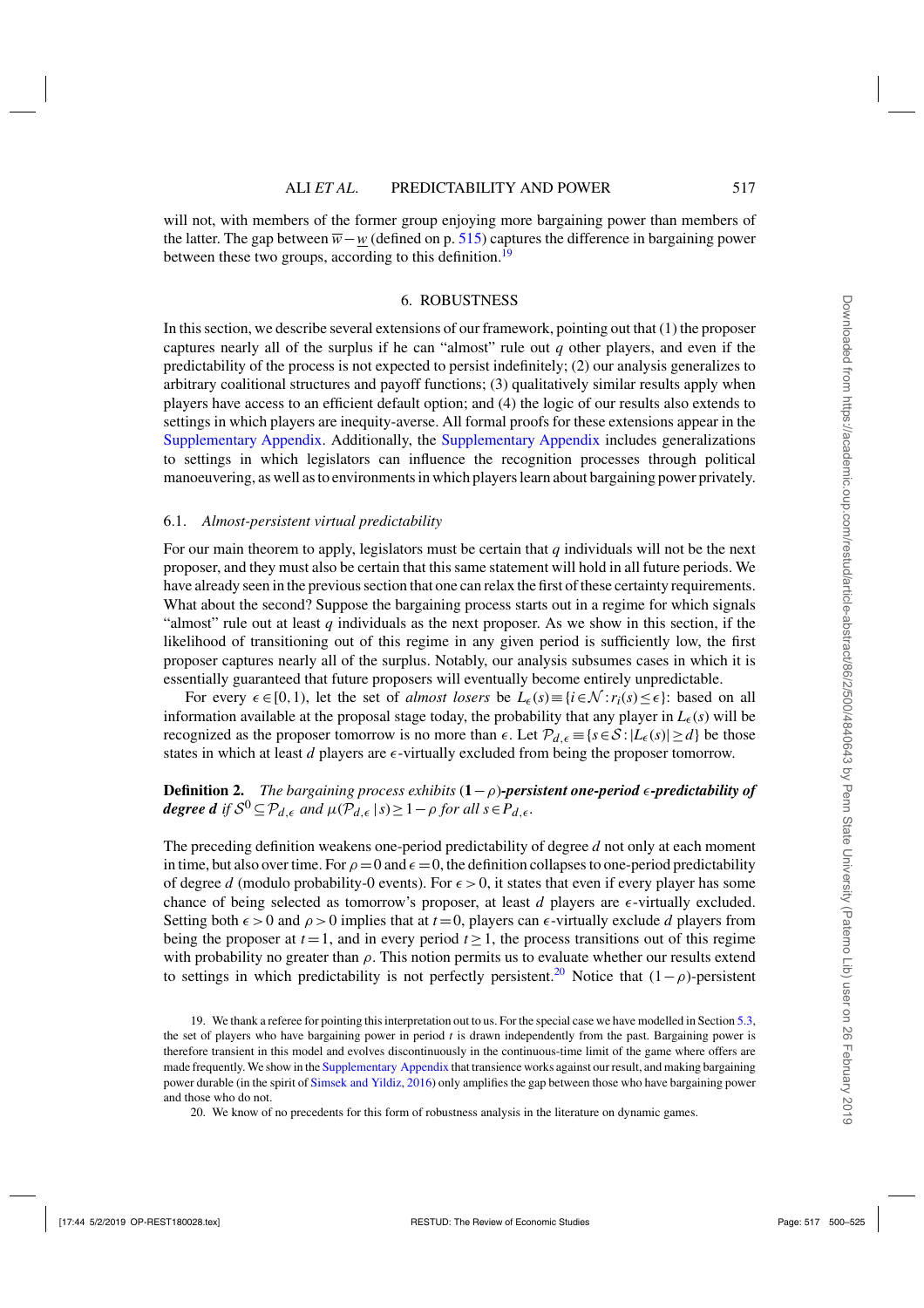one-period  $\epsilon$ -predictability of degree *d* allows for the possibility that the process eventually becomes unpredictable with near-certainty.<sup>21</sup>

**Theorem 4.** If the bargaining process exhibits  $(1-\rho)$ -persistent one-period  $\epsilon$ -predictability of degree q, then in every SSPE, the proposer selected at t = 0 does not offer more than  $\frac{\hat{\delta}(\epsilon+\rho)}{1-\hat{\delta}(1-\epsilon-\rho)}$ *to any other player, which converges to* 0 *as*  $\epsilon, \rho \rightarrow 0$ .<sup>22</sup>

Theorem 4 demonstrates that holding fixed payoff parameters (such as  $\delta$ ), our main result is continuous with respect to both predictability being *imperfect*, meaning that *q* players may be almost but not entirely ruled out from being the proposer tomorrow, and *impermanent*, meaning that the bargaining process may cease to be predictable in the future. The proof of Theorem 4 resembles that of Theorem [1:](#page-11-0) we show that if the proposer at  $t = 0$  offers any player a share that exceeds the bound in this theorem, then there must exist some future state in which the proposer offers at least one player more than the entire surplus.<sup>23</sup> Although we cannot construct an SSPE for this general setting, existence follows from [Duggan](#page-25-0) [\(2017](#page-25-0)) for the case in which  $S$  is countable.

For Theorem 4, we consider a limiting case in which  $\rho$  and  $\epsilon$  both approach zero while the highest discount factor of any player,  $\hat{\delta}$ , remains bounded away from 1. As an alternative, one may wish to capture the possibility that the environment evolves at a constant rate, in which case smaller values of  $\rho$  and  $\epsilon$  correspond implicitly to reductions in the length of the period, which should drive  $\hat{\delta}$  to 1. In the [Supplementary Appendix,](https://academic.oup.com/restud/article-lookup/doi/10.1093/restud/rdy013#supplementary-data) we consider a family of bargaining games where if the period length is  $\Delta$ , the discount factor of each player is  $e^{-r\Delta}$  and the bargaining process exhibits  $e^{-\gamma \Delta}$ -persistent one-period (1− $e^{-\Psi \Delta}$ )-predictability of degree *q*. We treat *r* > 0,  $\gamma > 0$ , and  $\Psi > 0$  as fixed rates corresponding to patience,<sup>24</sup> imperfectness of predictability, and impermanence of predictability, respectively, and study limiting behaviour as the period length,  $\Delta$ , approaches 0. This frequent-offers limit approximates a continuous-time setting in which (1) the bargaining process ceases to be predictable if there is one type of a Poisson shock, which occurs at rate  $\gamma$ , and (2) a loser is recognized at time *t* if there is another type of Poisson shock, which occurs at rate  $\Psi$  (independently from the first Poisson process). This limiting case delivers  $\epsilon, \rho \to 0$  and  $\delta \to 1$ , as desired. We show that in this frequent-offers limit, the proposer selected at  $t=0$  does not offer more than  $\frac{\psi+\gamma}{r+\psi+\gamma}$  to any other player. One can interpret this expression using the language of [Simsek and Yildiz](#page-25-0) [\(2016\)](#page-25-0): substituting  $D \equiv \frac{r}{\psi + \gamma}$ , we obtain a bound of  $\frac{1}{1+D}$ . The term *D* measures the "effective durability rate of predictability". A high value of *D*, which would generate a stringent bound on the amounts the proposer offers others in her coalition, represents a setting where the bargaining process is expected to remain predictable for a span of time that is "long" when assessed at discount rate *r*. In contrast, a low value of *D*, which would generate a loose bound for the amounts the proposer offers others, represents a setting where the bargaining process is not expected to remain predictable for very long, again assessed according

22. Assuming  $\epsilon, \rho \approx 0$ , we have  $0 < 1 - \epsilon - \rho < 1$ . Recall that  $\hat{\delta} = \max_{i=1,\dots,n} \delta_i$  is the highest discount factor of any player.

23. In contrast to the proof of Theorem [1,](#page-11-0) the maximum amount offered to a weak player does not increase geometrically; however, when initialized at a level exceeding  $\frac{\hat{\delta}(\epsilon+\rho)}{1-\hat{\delta}(1-\epsilon-\rho)}$ , it grows according to an "expansive" mapping that upon repeated iteration escapes [0,1].

24. For simplicity, we assume a common degree of patience.

<sup>21.</sup> For example, the process may start in a regime with one-period predictability of degree *q*, but at each subsequent date, transitions permanently with probability  $\rho$  to a regime with one-period predictability of degree 0. In that case, the probability that the process retains a positive degree of predictability decays exponentially with time, eventually becoming entirely unpredictable in virtually all states.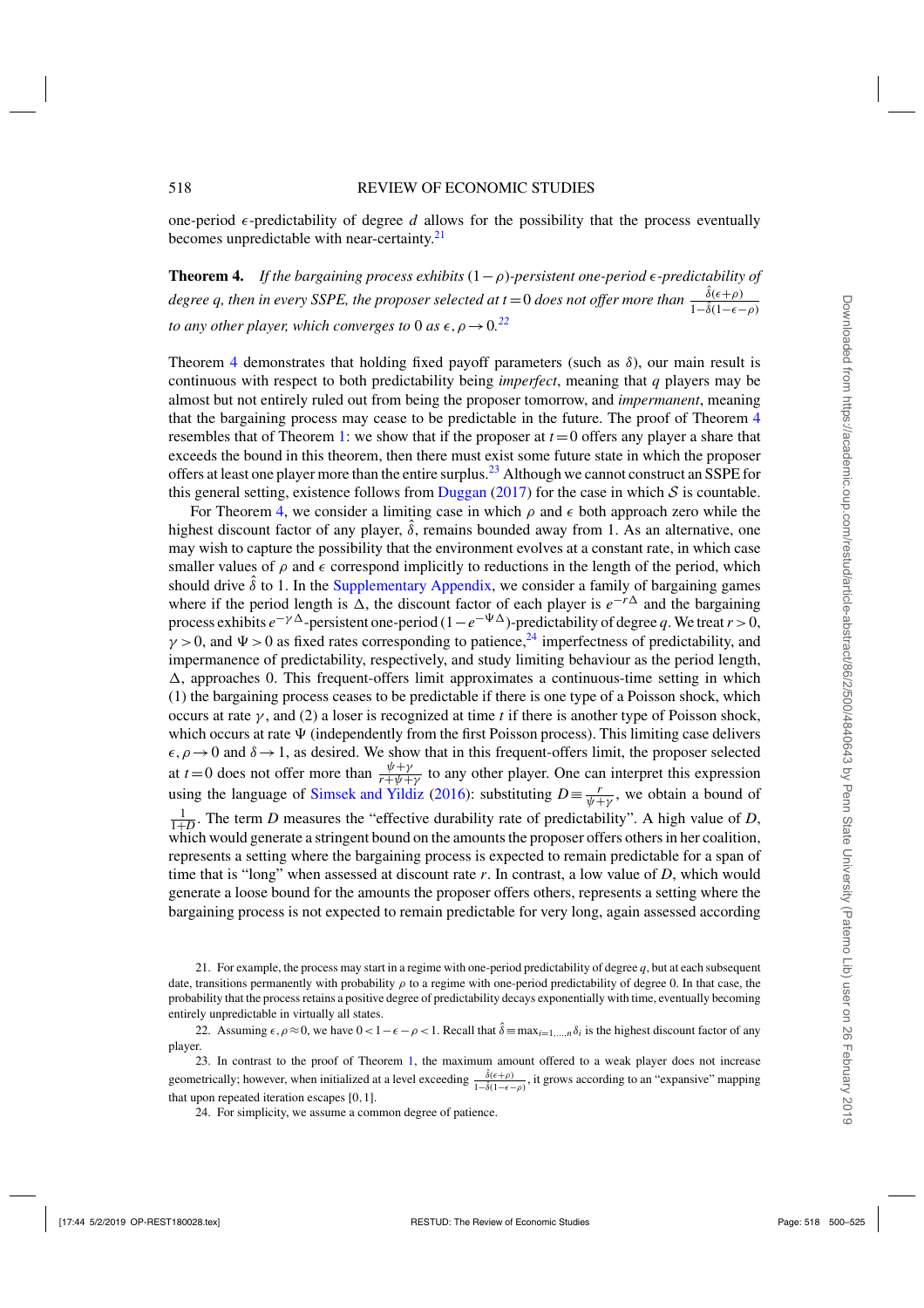<span id="page-19-0"></span>to the discount rate *r*. In that case, the proposer has to offer larger amounts to secure agreement from others because they are more willing to wait for the process to cease being predictable.

## 6.2. *General coalitional structures and payoff functions*

Our main result applies to settings with general coalitional structures and concave utility functions. Suppose that player *i*'s stage payoff from policy *x* is  $u_i(x_i)$  where, for each *i*,  $u_i(\cdot)$  is strictly increasing, continuous, and concave, with  $u_i(0) = 0$ , and perpetual disagreement yields a payoff of 0. A coalition of players is *decisive* if approval of an offer by all members of the coalition results in its implementation. Let D be the set of all *decisive coalitions*. As is conventional, we assume that  $D$  satisfies *monotonicity*: if  $D$  is decisive and  $D \subseteq D'$ , then  $D'$  is decisive. The coalitional structure here encompasses settings in which players have unequal voting weights and may have individual or coalitional veto power. Note that one can interpret a legislator with an inflated voting weight as a coalition of legislators whose interests are aligned. One-period predictability generalizes as follows:

**Definition 3.** *The bargaining process exhibits one-period decisive predictability if for all s in* S*, there exists a decisive coalition D in* D *such that:*

*(b) every other player in D definitely will not be the next proposer, i.e.,*  $D \setminus \{P(s)\} \subseteq L(s)$ *.* 

For the special class of anonymous aggregation rules—*i.e.* D is in  $\mathcal D$  if and only if  $|D| \geq q$  one-period decisive predictability actually *weakens* one-period predictability of degree *q*, insofar as it requires only that *q*−1 players *other than the current proposer* definitely will not be the next proposer. The vital implication of predictability is that the current proposer can form a decisive coalition with players who definitely will not be recognized in the next period.

**Theorem 5.** *If the bargaining process exhibits one-period decisive predictability, the proposer selected at t* = 0*, player i, obtains a payoff of u<sub>i</sub>(1) in every SSPE.* 

Observe that Theorem 5 implies Theorem [1,](#page-11-0) and its greater generality requires a more subtle argument that considers the cost of forming each coalition, filtered through each proposer's utility function. We establish that coalitions formed with players who definitely will not be the next proposer must have zero cost; otherwise, there is some state in which a future proposer offers more than is feasible. Because at least one such coalition is decisive, the proposer captures the entire surplus.

Two implications follow from extending our analysis to permit curvature of utility functions and hence risk-aversion. First, heterogeneity in risk-aversion, as captured by the concavity of  $u_i(\cdot)$ , is unrelated to bargaining power in our setting. This finding is of interest because it contrasts sharply with the conclusions that obtain with a unanimity rule [\(Roth,](#page-25-0) [1985](#page-25-0); [Binmore](#page-25-0) *et al.*, [1986](#page-25-0)). Second, players may be worse off with predictable protocols. If all utility functions are identical and strictly concave, egalitarianism increases aggregate *ex ante* welfare, but with decisive predictability, extreme inequality prevails. Players are worse off *ex ante*, and would Pareto prefer an unpredictable protocol. Thus, when players are risk-averse, early resolution of procedural uncertainty can adversely impact the efficiency of bargaining.

The generality of this setting permits us to revisit an important question in political economy: how much do legislators benefit from veto power?<sup>25</sup> Because a decisive coalition must include

*<sup>(</sup>a)D includes the proposer P*(*s*)*, and*

<sup>25.</sup> [Winter](#page-25-0) [\(1996](#page-25-0)) and [McCarty](#page-25-0) [\(2000](#page-25-0)) explore the implications of veto power in the Baron–Ferejohn framework.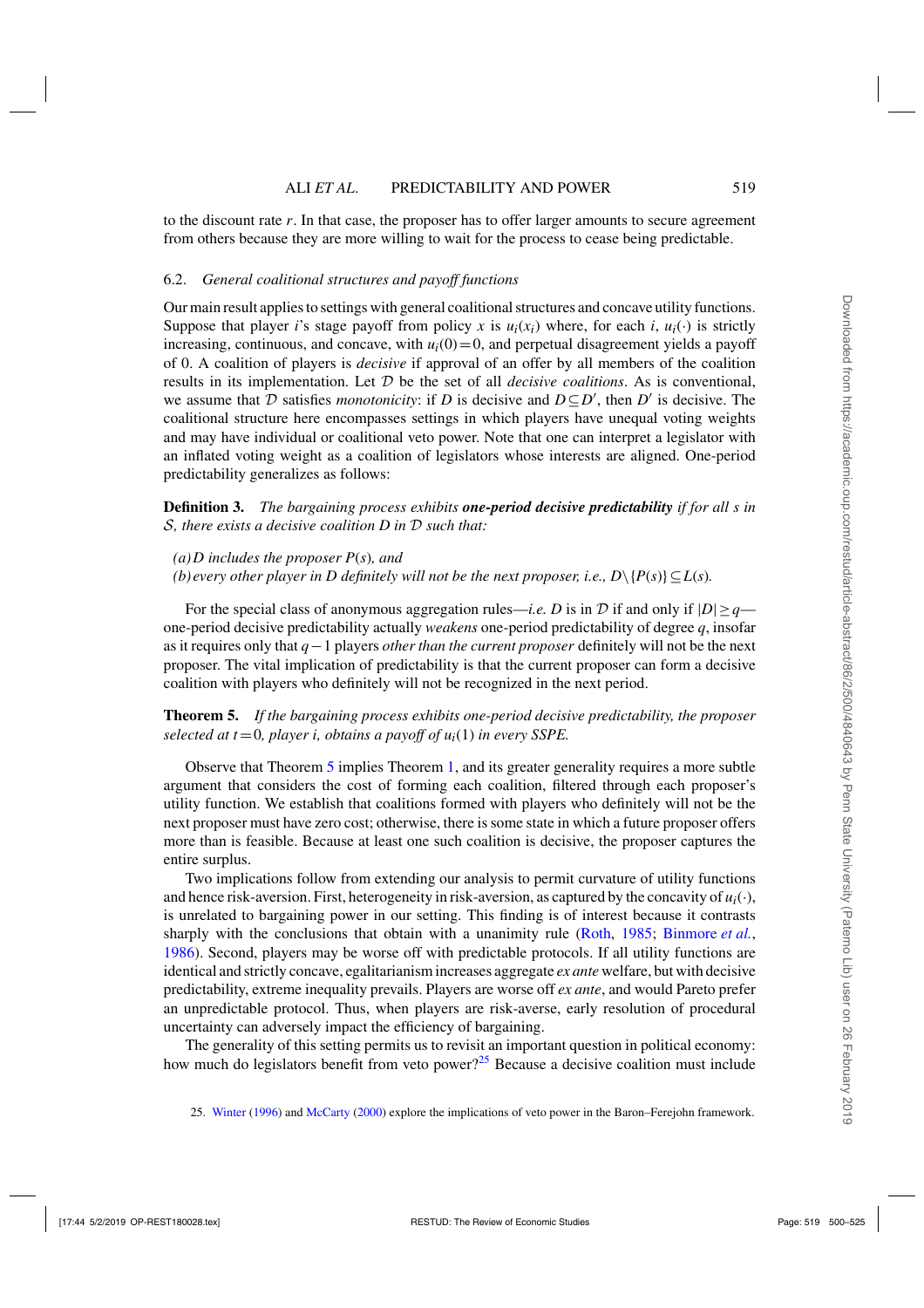#### 520 REVIEW OF ECONOMIC STUDIES

all veto players, the existence of veto players makes one-period decisive predictability difficult to satisfy.<sup>26</sup> When it is not satisfied, the first proposer must share surplus with each veto player, because otherwise that player would delay agreement until she became the proposer. Even so, as long as proposals require at least *q* total votes to pass (including those of the veto players), our original condition—one-period predictability of degree *q*—ensures that the proposer shares no surplus with non-veto players.

**Theorem 6.** *Suppose that the passage of a proposal requires the support of players* 1,...,*k and at least q*−*k of the remaining n*−*k players, where k* ≤*q*<*n. If the bargaining process exhibits one-period predictability of degree q, then in every SSPE, the proposer selected at*  $t = 0$  *offers* 0 *to every player without veto power.*

#### 6.3. *Other Default Options*

So far, we have assumed that in the event of perpetual disagreement, each player obtains a payoff of 0. While this assumption features in much of the literature on multilateral bargaining, it may appear to play a particularly important role in our analysis (at least in finite horizon bargaining problems, which transparently permit the final-round proposer to extract all of the surplus). We show that a qualitatively similar result applies even if the default option selected in the event of disagreement is efficient.

This extension is important for two distinct reasons. First, in many negotiations, the most recent agreement serves as the default option for the next round of bargaining, so there is reason to believe that disagreements may not destroy surplus.<sup>27</sup> Second, this extension permits us to address settings in which the bargaining process changes arbitrarily at some known point in time, by incorporating continuation values into a terminal default option.

We restrict attention to simple-majority rule with an odd number of players, assume that there is perfect one-period predictability, and take  $\delta \rightarrow 1$ . We begin with the finite horizon: suppose that if the players do not accept a proposal by period  $\bar{t} \in \{2, 3, ...\}$ , then a default option  $x^D$  is implemented. Order players by their share of the default option so that  $x_1^D \le x_2^D \le ... \le x_n^D$ . We make two assumptions about the default options:

- **Genericity**: For each pair of distinct players *i* and *j*,  $x_i^D \neq x_j^D$ .
- **Majority Improvements**: For every minimal winning coalition *C*,  $\sum_{i \in C} x_i^D < 1$ .

Genericity rules out the knife-edge case in which two distinct players receive an identical default option. Majority improvements ensures that for every minimal winning coalition, there is a distribution of surplus that improves upon the default option. Note that we allow for the possibility that all agreements are utilitarian inefficient, since we do not impose  $\sum_{i \in \mathcal{N}} x_i^D \leq 1$ .

**Theorem 7.** *If there are at least* 7 *players and* 3 *periods, the first proposer captures the entire surplus in every SPE, and every other player obtains* 0*.*

<sup>26.</sup> For one-period decisive predictability to hold despite the existence of veto players, it must be the case that (1) veto players who are not the first proposer are never recognized, and (2) if the first proposer is a veto player, there is no realization in which she is recognized in non-consecutive periods (*e.g.* periods 1, 2, and 5).

<sup>27.</sup> Motivated by this possibility, a burgeoning literature (*e.g.* [Baron,](#page-24-0) [1996](#page-24-0); [Kalandrakis](#page-25-0), [2004b](#page-25-0); [Bernheim](#page-24-0) *et al.*, [2006;](#page-24-0) [Diermeier and Fong](#page-25-0), [2011](#page-25-0); [Anesi and Seidmann,](#page-24-0) [2015\)](#page-24-0) has studied bargaining dynamics with an endogenous status quo.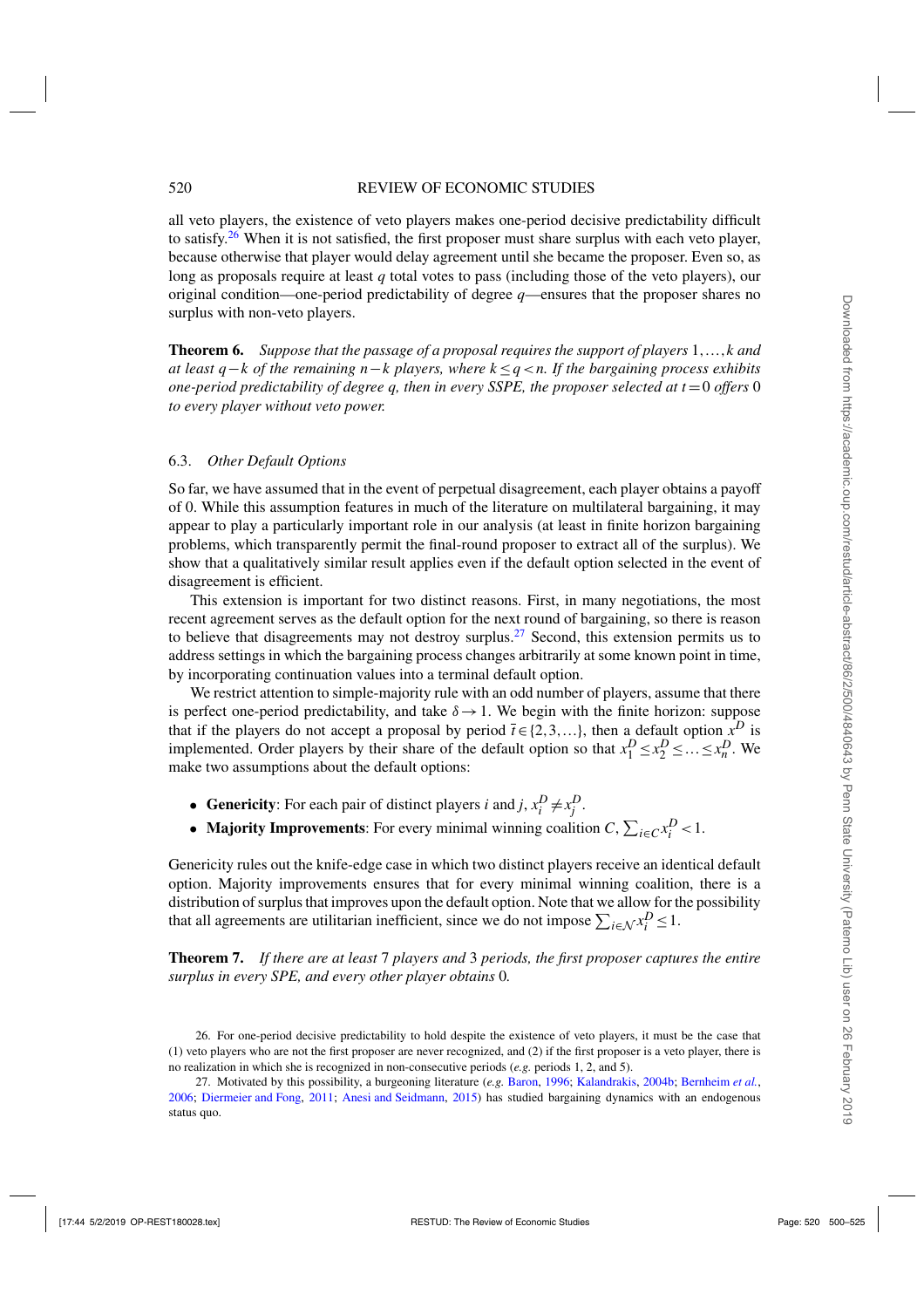<span id="page-21-0"></span>Thus, even when the default option provides every legislator with a strictly positive share, strategic forces lead a majority to capitulate to a proposal that offers them nothing. The proof, which appears in the [Supplementary Appendix,](https://academic.oup.com/restud/article-lookup/doi/10.1093/restud/rdy013#supplementary-data) proceeds by sequentially excluding players with high default options from winning coalitions near the end of the game, which makes default options virtually irrelevant to continuation payoffs earlier in the game. We also show in the [Supplementary Appendix](https://academic.oup.com/restud/article-lookup/doi/10.1093/restud/rdy013#supplementary-data) that our results do not hinge on backward induction from a fixed deadline known at  $t = 0$ , and apply even if that deadline is uncertain.

#### 6.4. *Inequity aversion*

The starkness of the extreme inequality implied by our main result may lead one to question whether players who dislike inequality might behave differently. Follow-ing [Fehr and Schmidt](#page-25-0) [\(1999](#page-25-0)), suppose player *i*'s payoff from policy *x* is  $x_i - \frac{\alpha}{n-1} \sum_{j \neq i}$  $\max\{x_j - x_i, 0\} - \frac{\beta}{n-1} \sum_{j \neq i} \max\{x_i - x_j, 0\}$ , where  $\alpha > \beta > 0$ , and  $\beta < \frac{1}{n-1}$ . We show in the [Supplementary Appendix](https://academic.oup.com/restud/article-lookup/doi/10.1093/restud/rdy013#supplementary-data) that in the "Simple Legislative Calendar" example described in Section [3,](#page-6-0) the unique MPE of the infinite horizon game involves the first proposer capturing the entire surplus as players become infinitely patient ( $\delta \rightarrow 1$ ). We offer the following intuition for this result. When considering whether to accept an offer, a coalition partner dislikes disadvantageous inequality today; however, rejecting the proposal introduces the prospect that one may be excluded from the winning coalition tomorrow, which generates even greater disutility from disadvantageous inequality. As  $\delta \rightarrow 1$ , this second effect dominates the first, even as each proposer demands the entire surplus. Each player's *ex ante* payoff (prior to recognition at  $t = 0$ ) converges to  $\frac{1}{n}(1-\alpha-\beta)$  as  $\delta \to 1$ . As a result, if  $\alpha+\beta > 1$ , the players unanimously prefer the default option (0 for everyone) to the equilibrium payoffs. An inability to commit to perpetual disagreement leaves all players strictly worse off.

## 7. DO AMENDMENT PROCEDURES COUNTER PREDICTABILITY?

Many legislatures employ "open rule" procedures that allow for amendments and require a motion to bring any (possibly amended) proposal to a vote. Legislative bodies differ according to whether they entertain all conceivable amendments, as in the U.S. Senate, or restrict amendments to "germane" modifications, as in the U.S. House of Representatives and three-quarters of U.S. state legislatures.<sup>28</sup> Broadly, germaneness rules limit the differences between the original and amended bills. In the House, an amendment violates the germaneness requirement if it introduces a new subject, changes the fundamental purpose of the bill, falls outside the jurisdiction of the committees to which the bill was referred, seeks to accomplish the same result as the original bill by a different method, seeks to replace an initiative of limited scope with one of a more general nature (even when the two are closely related), or aims to make a temporary provision permanent [\(Brown](#page-25-0) *et al.*, [2011](#page-25-0)).

[Baron and Ferejohn](#page-24-0) [\(1989\)](#page-24-0) and others examine open-rule procedures that place no restrictions on amendments. They find that such rules substantially attenuate the power of the first proposer and lead to more egalitarian outcomes. Here we address three related questions. First, focusing on legislatures that permit unrestricted amendments, does a high degree of one-period predictability re-establish a high degree of inequality? We find that it does. Second, could a legislature achieve egalitarian outcomes more robustly through some alternative and novel amendment procedure? We show that it can and exhibit such a procedure. Third, how does the imposition of a restrictive

28. See [http://www.ncsl.org/research/about-state-legislatures/germaneness-requirements.aspx.](http://www.ncsl.org/research/about-state-legislatures/germaneness-requirements.aspx)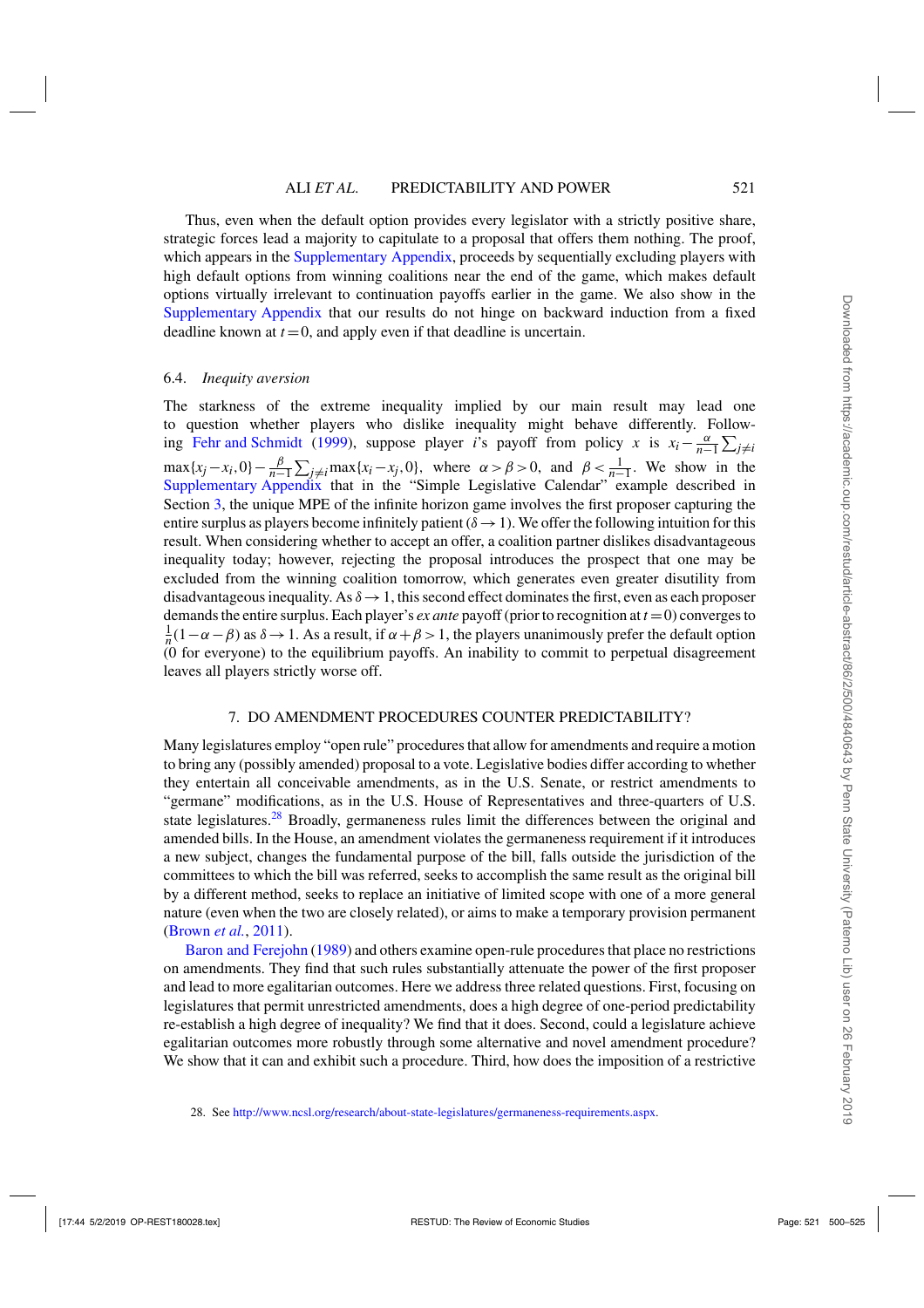<span id="page-22-0"></span>germaneness restriction affect the answers to these questions? We show that it robustly restores the power of the first proposer.

Formally, we consider an open-rule bargaining process that generalizes the amendment procedure studied by [Baron and Ferejohn](#page-24-0) [\(1989\)](#page-24-0), allows for predictability, and incorporates arbitrary restrictions on allowable amendments. We take the number of legislators, *n*, to be odd, and assume that all discount payoffs according to a common discount factor  $\delta$  < 1.

At the beginning of period 0, the first proposer  $p^0$  names a policy  $x^0$  in X. A slate of k distinct evaluators,  $A^0(p^0) = (a_1^0, \ldots, a_k^0)$  is then drawn at random (with equal probabilities) from  $\mathcal{N}\setminus\{p^0\}$ . The proposal does not come up for a vote unless *all* evaluators move the question. (In the standard open-rule process, the slate comprises a single evaluator, and the proposal comes up for a vote if and only if she moves the question.) First  $a_1^0$  chooses to either move the proposal or to offer an amendment within some potentially restricted set,  $A(x^0)$ . If she moves the proposal,  $a_2^0$  is recognized and must likewise either move the proposal or offer an amendment. The process unfolds differently according to whether all evaluators join the motion, or some evaluator offers an amendment.

Imagine first that every evaluator joins the motion. In that case, the policy  $x^0$  is put to a vote. Should a strict majority vote in favour, the policy is implemented; otherwise, period 0 ends and the entire process is reinitialized at the outset of period 1 with the random selection of a new proposer  $p^1$ , as well as a new slate of evaluators,  $A^0(p^1)$ .

Now imagine that, instead of moving the question, some evaluator offers an amendment, *x* . In that case, legislators immediately vote between  $x^0$  and  $x'$ . Period 0 ends and period 1 begins, with the winning policy serving as the proposal on the table. A new slate of evaluators,  $A^1(p)$ , is selected (where  $p$  is the period 1 evaluator if the amendment passed and  $p^0$  otherwise). Regardless of whether the proposal on the table is  $x^0$  or  $x'$ , the set of allowable amendments remains  $A(x^0)$ . This feature of our model reflects the notion that the original proposal establishes the subject, scope, and method of the initiative.

A particular case of this amendment procedure is that of a single evaluator  $(k = 1)$  and a fully flexible amendment process  $(A(x)=X)$ . This is the setting proposed by [Baron and Ferejohn](#page-24-0) [\(1989](#page-24-0)) and studied in the subsequent literature. Our framework generalizes this by allowing for the novel possibility that several legislators must move the proposal before it comes up for a vote  $(k > 1)$ , and by introducing germaneness considerations.

Due to the comparatively complex structure of this process, our notion of one-period predictability requires some adjustment. We assume that, throughout period *t*, legislators know who the next slate of evaluators will be if the current proposal is successfully amended, and who the next set of proposer and evaluators will be if the current proposal is moved and eventually rejected.

We obtain the following result in the case of a fully flexible amendment process:

**Theorem 8.** *When amendments are fully flexible, the unique SSPE reaches the following agreement without delay: the first proposer offers*  $\frac{\delta}{1+\delta k}$  *to each amender and* 0 *to every other* player, keeping  $\frac{1}{1+\delta k}$  for herself.

For the standard amendment process  $(k=1)$ , Theorem 8 implies that the first proposer splits the surplus with the first potential evaluator, but all other legislators receive nothing. Notably, the outcome coincides with [Rubinstein'](#page-25-0)s solution of the two-person bargaining problem with equal discounting: the proposer's share is  $\frac{1}{1+\delta}$  and the first evaluator's share is  $\frac{\delta}{1+\delta}$ . Accordingly, with one-period predictability, the standard open-rule protocol with a single evaluator does not do much to limit the concentration of political power.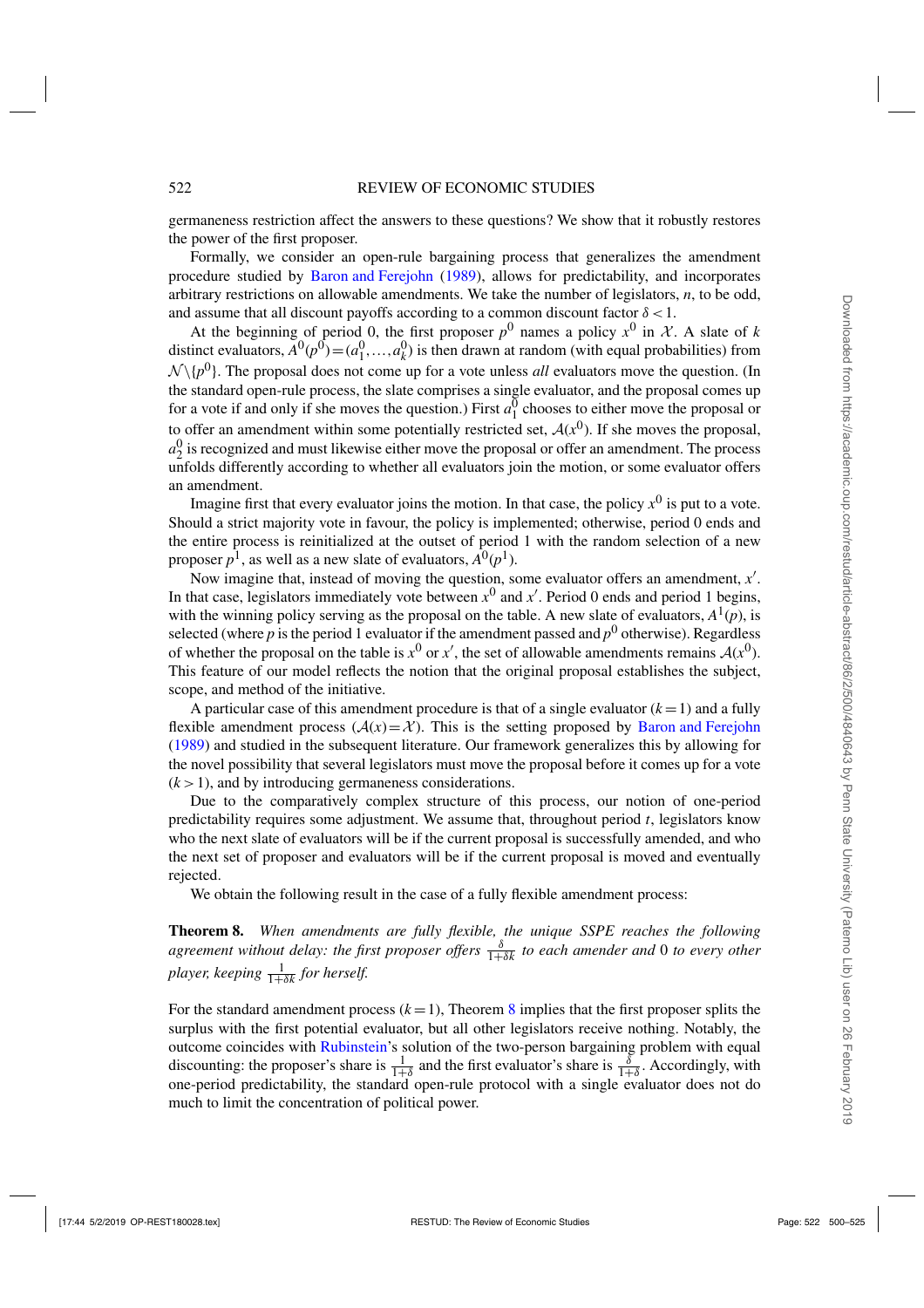<span id="page-23-0"></span>Theorem [8](#page-22-0) applies to a larger class of amendment processes including those in which a proposal passes only if  $k > 1$  legislators sequentially turn down opportunities to offer amendments, and instead join the motion that brings the proposal to a vote. These novel processes are more successful at limiting the concentration of political power: in the extreme case where  $k = n - 1$ , the proposer keeps  $\frac{1}{1-\delta+\delta n}$  and shares  $\frac{\delta}{1-\delta+\delta n}$  with every other legislator. As the negotiators become arbitrarily patient ( $\delta \rightarrow 1$ ), these payoffs converge to equal shares.

Unfortunately, these egalitarian equilibria disappear once germaneness restrictions are introduced. We model a germaneness restriction of size  $\epsilon$  by assuming that, for all *x* and some  $\epsilon > 0$ ,  $\mathcal{A}(x) = \{x \in \mathcal{X} : \sum_{i=1}^{n} |x'_i - x_i| \leq \epsilon\}$ . In other words, germaneness restricts amendments to be close to the original proposal in payoff space (using the  $\ell_{\infty}$  norm to measure distance). In effect, we are assuming that payoffs cannot drift too far from those associated with the initial proposal unless implicitly, at some point, the subject, scope, or method of the proposal changes discretely. To illustrate how germaneness restrictions may be inimical to equity, we focus on the amendment procedure from the class considered above that is most conducive to equity, namely  $k = n - 1$ . Under the same predictability condition assumed in Theorem [8,](#page-22-0) the following result illustrates the impact of germaneness restrictions.

**Theorem 9.** *If the amendment process involves n*−1 *evaluators and a germaneness restriction of size*  $\epsilon$ , then there exists an SSPE in which agreements are delayed by one period, and the first *proposer captures*  $1 - \frac{\epsilon}{2}$  *of the surplus.* 

Theorem 9 illustrates how an apparently reasonable restriction on amendment procedures can undermine some of the benefits of permitting amendments: the initial proposer can once more capture a large fraction of the surplus. Accordingly, our analysis favours the amendment procedures used in the U.S. Senate, where no such germaneness restrictions are imposed, over those used in the U.S. House of Representatives. Of course, we have formulated germaneness restrictions in a particular way. Whether alternative formulations have similar implications concerning the concentration of political power is an important topic for future research.

#### 8. CONCLUSION

Our research is motivated by a central question in political economy: what forces lead to the persistent imbalance and concentration of political power? Previous studies of legislative bargaining have emphasized two forces. The first—"proposal power"—is the ability to suggest a course of collective action. The second is the ability to implement a course of action without unanimous consent, and consequently to withhold benefits from those excluded from winning coalitions. Our analysis shows that the strength of these forces depends critically on the information structures attached to proposer recognition processes. Dramatic increases in the concentration of political power result when the information structure renders near-term proposers even modestly predictable. These observations are empirically relevant because the rules and procedures of real legislatures render proposer selection predictable, at least to some degree. Pertinent provisions include legislative calendars and agendas, rules governing the election and discretion of chairs, and procedural restrictions on recognition. Our theory yields implications that are testable, and is potentially useful for understanding why certain groups divide resources less equally than others.

We find that predictability need not be perfect to influence negotiations. On the contrary, a modest degree of predictability ensures that the first proposer receives the entire surplus. Below that threshold, greater predictability implies a larger share for the proposer. Predictability of future power is a critical source of current power, one that can dominate the effects of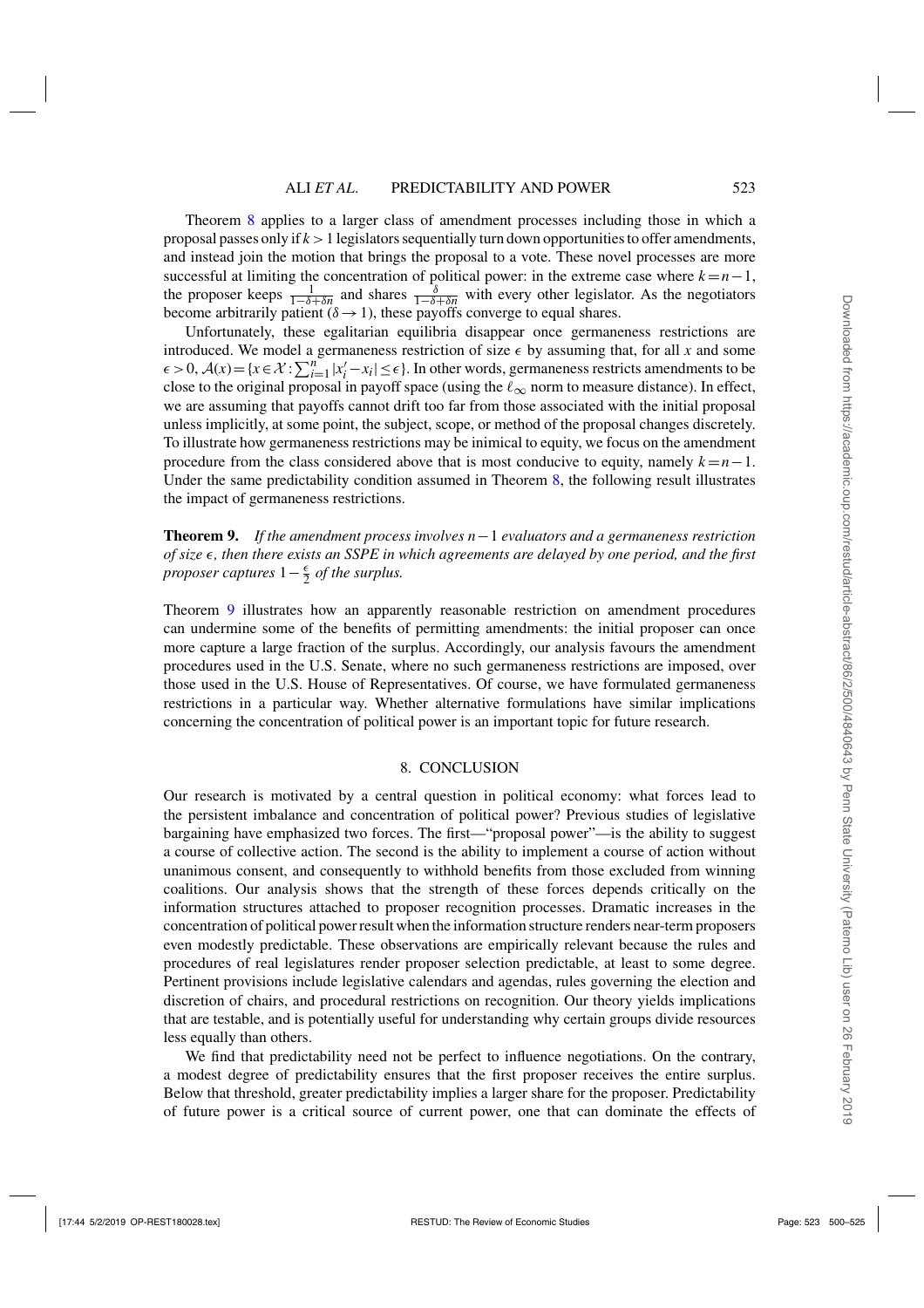<span id="page-24-0"></span>heterogeneity in patience, risk-aversion, or voting weights. Relative to the Baron–Ferejohn framework, predictability implies a greater difference in power between veto and non-veto players. Finally, the implications of predictability are robust with respect to the inclusion of efficient default options and inequity-averse negotiators.

We view these results as offering normative insights into institutional design. For example, they explain how transparency can generate inequality and inefficiency in certain contexts. With modest predictability, amendment processes also become much less effective at limiting the concentration of political power. We have exhibited a class of novel amendment processes that more effectively promote egalitarianism, but even those can fail to produce meaningful improvements when amendments are subject to germaneness restrictions of the type used in the U.S. House of Representatives and many state legislatures.

High concentrations of political power may also be traceable to corruption, particularly when institutions are opaque and inscrutable. Transparency is often viewed as an antidote to corruption. While greater transparency of political processes has many virtues, our analysis demonstrates that some intuitively appealing measures to promote it may exacerbate rather than mitigate the concentration of political power.

*Acknowledgments*. We thank the Editor (Botond Koszegi) and three anonymous referees for their helpful and constructive comments. We also thank Attila Ambrus, David Baron, Renee Bowen, Tiberiu Dragu, Simone Galperti, Ben Golub, Johannes Horner, Matt Jackson, Ehud Kalai, Navin Kartik, Alessandro Lizzeri, George Mailath, Peter Norman, Tom Palfrey, Romans Pancs, Debraj Ray, Joel Sobel, Leeat Yariv, Huseyin Yildirim, Muhamet Yildiz, and various seminar and conference audiences for their feedback and comments. Alex Bloedel, Erik Lillethun, and Garima Singal provided expert research assistance. Nageeb Ali gratefully acknowledges Microsoft Research for their financial support and hospitality, and financial support from the NSF (SES-1127643 and SES-1530639). B.D.B. gratefully acknowledges financial support from the NSF (SES-0137129 and SES-1530639).

#### **Supplementary Data**

[Supplementary data](https://academic.oup.com/restud/article-lookup/doi/10.1093/restud/rdy013#supplementary-data) are available at *Review of Economic Studies* online.

#### **REFERENCES**

ACEMOGLU, D. and ROBINSON, J. A. (2005), *Economic Origins of Dictatorship and Democracy* (New York: Cambridge University Press).

—— (2012), *Why Nations Fail: The Origins of Power, Prosperity, and Poverty* (Bungay, Suffolk: Crown Business).

ALI, S. N. (2015), "Recognition for Sale", *Journal of Economic Theory*, **155**, 16–29.

- ANESI, V. and SEIDMANN, D. J. (2015), "Bargaining in Standing Committees with an Endogenous Default", *Review of Economic Studies*, **82**, 825–867.
- ASHEIM, G. B. (1992), "A Unique Solution to n-Person Sequential Bargaining", *Games and Economic Behavior*, **4**, 169–181.
- AUSTEN-SMITH, D. and BANKS, J. (1988), "Elections, Coalitions, and Legislative Outcomes", *American Political Science Review*, **82**, 405–422.
- BANKS, J. S. and DUGGAN, J. (2000), "A Bargaining Model of Collective Choice", *American Political Science Review*, **94**, 73–88.
- BARON, D. P. (1991), "Majoritarian Incentives, Pork Barrel Programs, and Procedural Control", *American Journal of Political Science*, **35**, 57–90.

—— (1996), "A Dynamic Theory of Collective Goods Programs", *American Political Science Review*, **90**, 316–330.

- BARON, D. P. and KALAI, E. (1993), "The Simplest Equilibrium of a Majority-rule Division Game", *Journal of Economic Theory*, **61**, 290–301.
- BARON, D. P. and FEREJOHN, J. A. (1989), "Bargaining in Legislatures", *American Political Science Review*, **83**, 1181–1206.
- BATTAGLINI, M. and COATE, S. (2007), "Inefficiency in Legislative Policymaking: A Dynamic Analysis", *American Economic Review*, **97**, 118–149.

—— (2008), "A Dynamic Theory of Public Spending, Taxation, and Debt", *American Economic Review*, **98**, 201–236. BERNHEIM, B. D., ANTONIO, R. and RAYO, L. (2006), "The Power of the Last Word in Legislative Policy Making", *Econometrica*, **74**, 1161–1190.

BERRY, C. R. and FOWLER, A. (2016), "Cardinals or Clerics? Congressional Committees and the Distribution of Pork", *American Journal of Political Science*, **60**, 692–708.